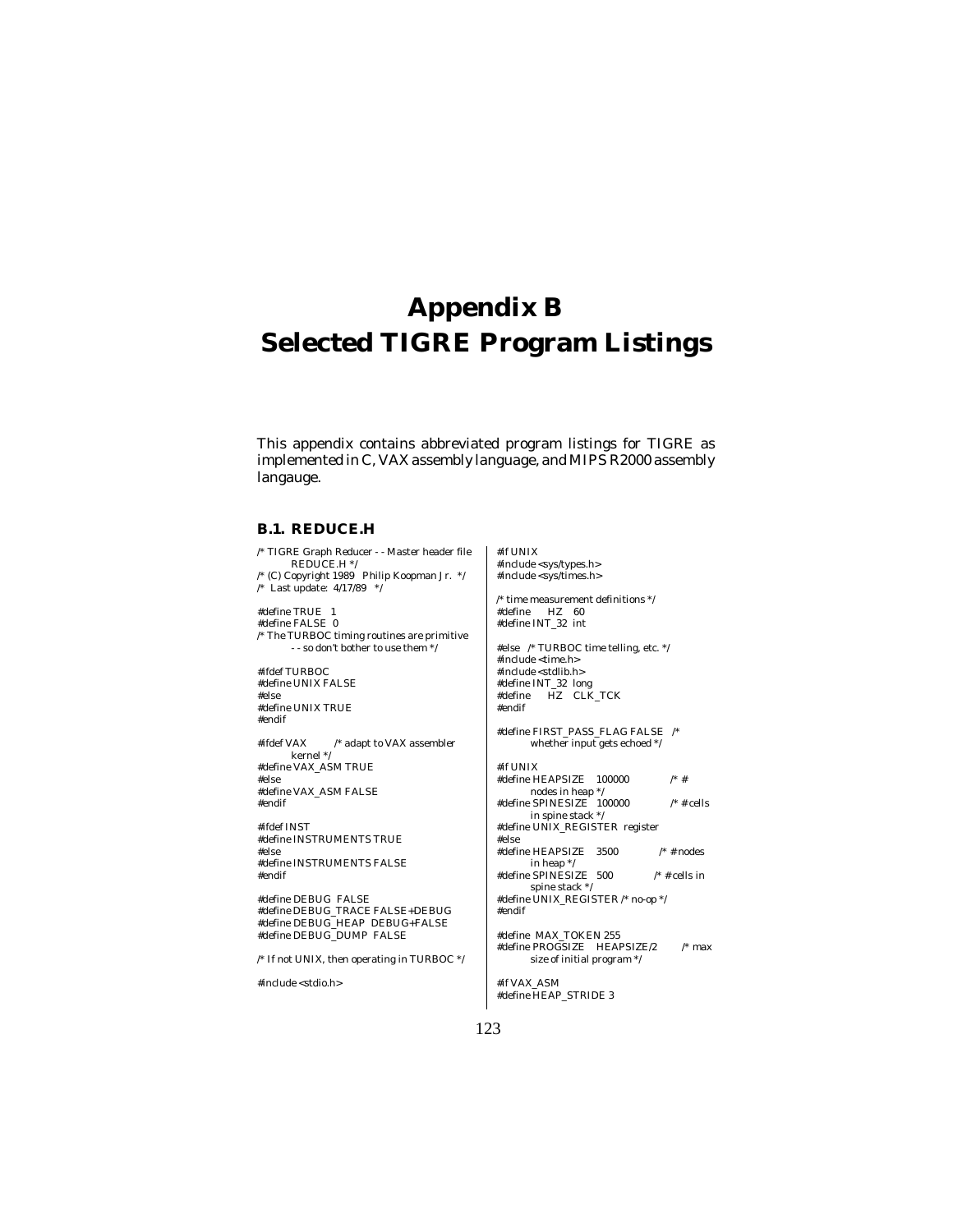free list pointer \*/

#else #define HEAP\_STRIDE 2 #endif typedef union Valuetype { struct Celltype \*child ; /\* child in combinator tree \*/ struct Celltype \*ptr ; /\* pointer when used in as intr ptr \*/ INT\_32 comb ; INT\_32 literal ; } Valuetype ; typedef struct Celltype { Valuetype value ; } Celltype ; extern Valuetype Evaluate(Valuetype root, Celltype \*\*spine\_stack); extern void exit(int exit\_value); extern void dumpgraph(Celltype \*root, int indent); extern void spine\_under(char \*xx); extern void spine\_overflow(); extern void collect\_garbage(Celltype \*\*top\_spine); extern void fixup\_stack(Celltype \*\*top\_spine); extern void init\_heap(); /\* init heap memory - leaves first xx nodes free \* extern void zapflags(); /\* set all flags in heap arrays to false \*/ extern INT\_32 mapval(int inptoken); extern Celltype \*newnode(Celltype \*\*top\_spine); extern Celltype \*newnode\_continue(Celltype \*\*top\_spine); extern void newnode2(Celltype \*\*top\_spine, Celltype \*\*nodea, Celltype \*\*nodeb); extern void newnode2\_continue(Celltype \*\*top\_spine, Celltype \*\*nodea, Celltype \*\*nodeb); extern void newnode3(Celltype \*\*top\_spine, Celltype \*\*nodea, Celltype \*\*nodeb, Celltype \*\*nodec); extern void newnode3\_continue(Celltype \*\*top\_spine, Celltype \*\*nodea, Celltype \*\*nodeb, Celltype \*\*nodec); extern Celltype do\_lit\_value,do\_i\_value ; /\* save DO\_LIT and DO\_I values \*/ extern int error\_flag ; extern Celltype \*temp\_pointer ; extern Valuetype ip ; extern Celltype \*root\_save ; /\* root of

evalution tree \*/

extern Celltype \*next\_free\_node ; /\* heap

extern Celltype \*heap\_start, \*heap\_end ; /\* boundaries of in-use heap \*/ extern Celltype \*from\_heap, \*to\_heap ; /\* two heap buffers \*/ extern Celltype \*\*spine\_start,\*\*spine\_end ; /\* boundaries of spine memory \*/ extern Celltype \*\*spine\_stack ; /\* points to topmost element on spine stack \*/ extern Celltype \*spine\_mem[SPINESIZE+100]; /\* spine stack storage \*/ extern Celltype \*\*fixup\_start ; extern long count; /\* counts number of combinators used \*/ extern int gc ; /\* counts number of garbage collections used \*/ extern int error\_flag ; /\* flag if graph has an error \*/ extern long i\_counts[MAX\_TOKEN+10]; /\* combinator freq. counts \*/ extern long i\_heap ; /\* number of heap nodes allocated \*/  $\prime^*$  Use this macro before first reference to me node \*/ #define Use\_Me me\_ptr = \*temp\_spine ; /\* Rme points to right-hand side of current node \*/<br>define Rme# #define Rme (me\_ptr)->value  $(me\_ptr-1)$ ->value /\* Use this macro before first reference to parent node \*/ #define Use\_Parent parent\_ptr =  $\hspace{0.1mm}$  \*(temp\_spine + 1) ; /\* Rparent points to right-hand side of parent node \*/<br>#define Rparent  $(parent$ <sub>ptr</sub> $)-y$ alue #define Lparent (parent\_ptr-1)->value  $\prime^*$  Use this macro before first reference to grandparent node \*/ #define Use\_Grandparent /\* nop \*/ /\* Rparent points to right-hand side of grandparent node \*/ #define Rgrandparent (\*(temp\_spine + 2))->value #define Lgrandparent ((\*(temp\_spine + 2))-1)->value /\* Use this macro before first reference to greatgrandparent node \*/ #define Use\_Greatgrandparent /\* nop \*/ /\* Rparent points to right-hand side of greatgrandparent node \*/

#define Rgreatgrandparent (\*(temp\_spine + 3))->value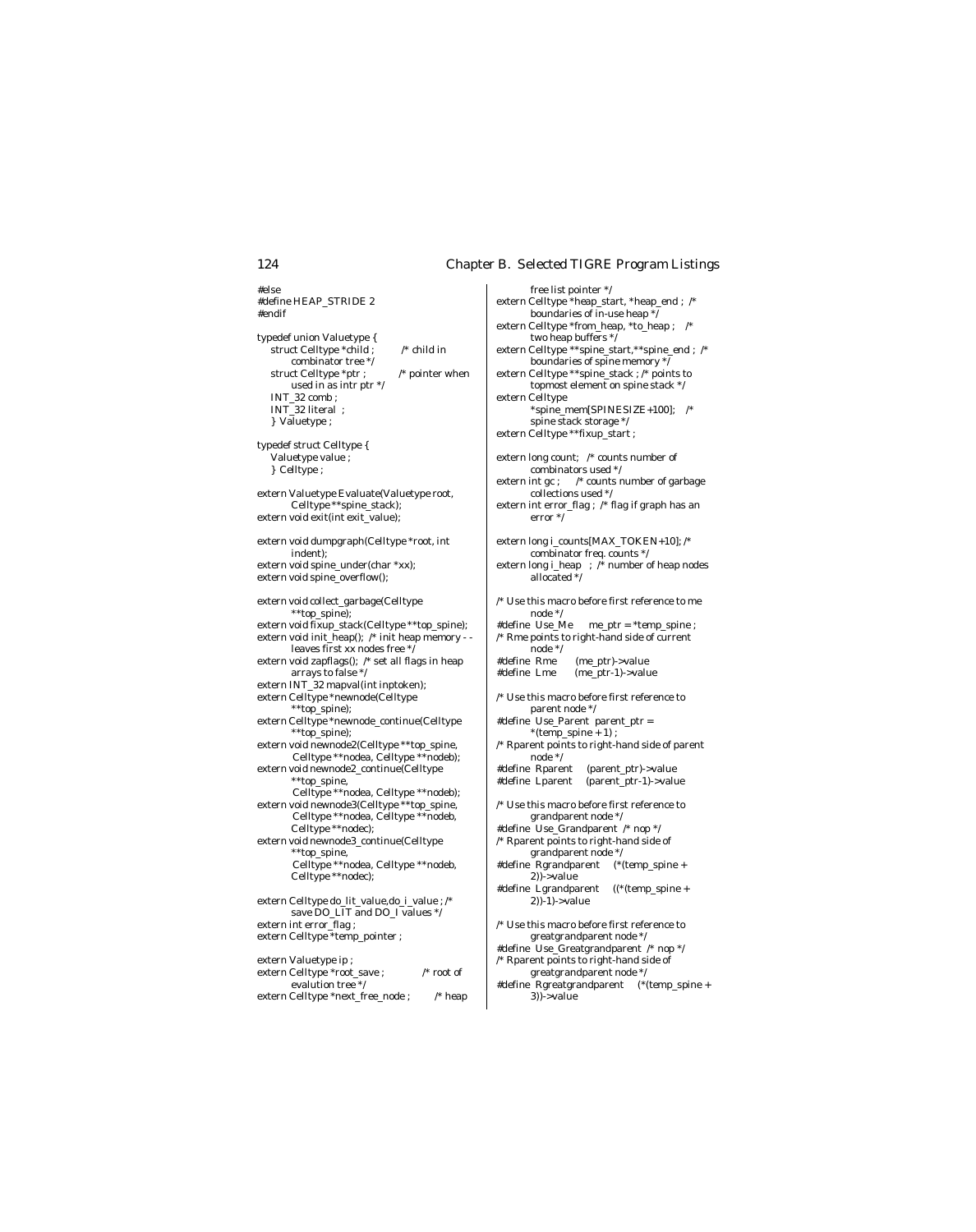### B.1. REDUCE.H 125

#define Lgreatgrandparent ((\*(temp\_spine + 3))-1)->value /\* Rtemp1 points to right-hand side of 1st temp node \*/ #define Ltemp1 temp1->value #define Rtemp1 (temp1+1)->value /\* Rtemp2 points to right-hand side of 2nd temp node \*/ #define Ltemp2 temp2->value #define Rtemp2 (temp2+1)->value /\* Rtemp3 points to right-hand side of 3rd temp node \*/ #define Ltemp3 temp3->value #define Rtemp3 (temp3+1)->value #define Pop\_Spine(x) temp\_spine += x  $\prime^*$  token definitions for combinators  $\prime\prime$ #define DO\_I 1 #define DO\_K 2 #define DO\_S 3 #define DO\_SPRIME 4  $#define DO_B 5$ <br> $#define DO C 6$ #define DO\_C 6 #define DO\_IF 7 #define DO\_LIT 8 #define DO\_PLUS 9 #define DO\_MINUS 10 #define DO\_LESS 11 #define DO\_TIMES 12 #define DO\_ONE 13 #define DO\_ZERO 14 #define DO\_EQ 15 #define DO\_GREAT 16 #define DO\_P 17 #define DO\_U 18 #define DO\_NOT 20 #define DO\_ABS 21 #define DO\_TRUE 22 #define DO\_FALSE 23 #define DO\_NIL 24 #define DO\_PRINT 25 #define DO\_NL 26 #define DO\_AND 27 #define DO\_OR 28 #define DO\_MOD 29 #define DO\_BSTAR 30 #define DO\_CPRIME 31 #define DO\_TWO 32 #define DO\_THREE 33 #define DO\_DIV 34 #define SPINE\_UNDERFLOW 35 /\* spine stack pointer for stack underflow \*/ #define DO\_S1 36 #define DO\_S2 37 #define DO\_S3 38 #define DO\_S4 39 #define DO\_S5 40

#define DO\_S6 41 #define DO\_S7 42 #define DO\_S8 43 #define DO\_FLOOR 44 #define NOT\_A\_TOKEN 1001 #define CYCLE 1002<br>#define LPAREN 1003 #define LPAREN 1003 #define RPAREN #define EOF\_TOKEN 1005 #define KEYWORD 1006 #define DO\_NODE 1007 #define DO\_UNWIND 0 #if VAX\_ASM  $\hspace{0.1mm}/^*$  jsb occupies 2 bytes before the lhs when fudged\*/ #define FUDGE(x) ( (Celltype \*) (  $((INT_32) (x-1)) | 2)$ #define UNFUDGE(x) ( (Celltype \*) (  $((INT_32)(x+1))$  & -3))  $\hspace{0.1em}/^*$  forwarded cell has bit 1 cleared  $\hspace{0.1em}^*$  / #define MAKE\_FORWARD(x) ( (Celltype \*) (  $((INT_32) (x)) & (3 - 3)$ #define UNFORWARD(x) ( (Celltype \*) (  $((INT_32) (x)) | 2)$ #define IS\_PTR(x) ( ! ( ((INT\_32) (x)) & 1) )<br>#define IS\_COMB(x) ( ((INT\_32) (x)) & 1) #define  $IS$ \_COMB $(x)$ #define IS\_FORWARDED(x) ( ! ( ((INT\_32) (x)) & 3) ) #else #define FUDGE(x) x #define UNFUDGE(x) x #define MAKE\_FORWARD(x) ( (Celltype \*) (  $((INT_32)(x)) | 2)$ #define UNFORWARD(x) ( (Celltype \*) (  $((INT_32)(x))$  & -3))<br>#define IS\_PTR(x) (!) #define IS\_PTR(x) ( ! ( ((INT\_32) (x)) & 0x80000001) ) #define IS\_COMB(x)  $((\text{INT}_32) (x))$  & 0x80000001)

#define IS\_FORWARDED(x) ( ((INT\_32) (x)) & 2)

#endif

#if UNIX /\* UNMARKED corresponds to a subroutine call instruction jsb immediate long \*/ #define UNMARKED 0x9F160101 /\* note: 01 is a VAX no-op \*/ #else  $\prime^*$  need a 16-bit quantity for the PC  $^*/$ #define UNMARKED 1234 #endif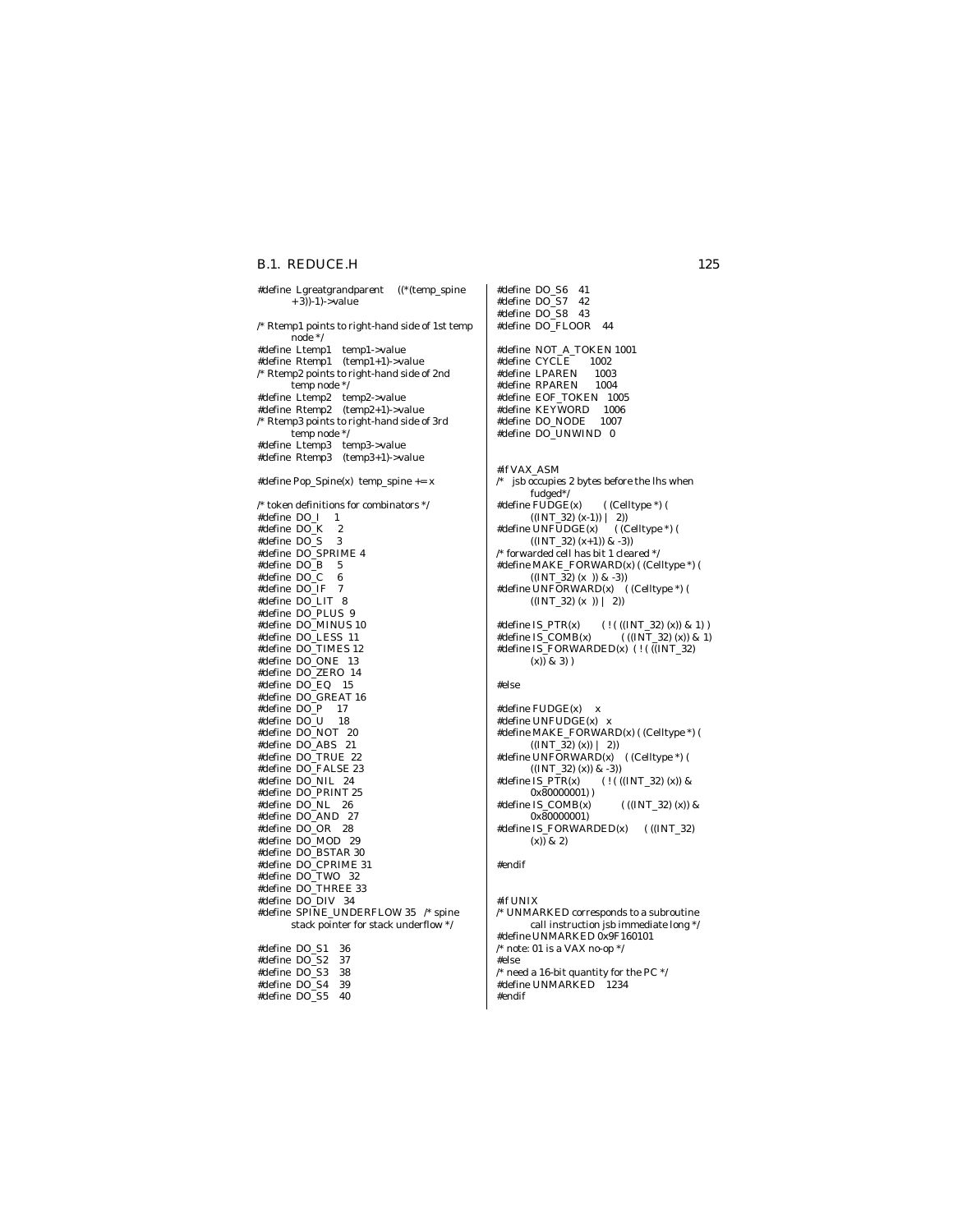normal integer \*/

{

#define MARKED 1

### **B.2. KERNEL.C**

/\* TIGRE implementation: KERNEL.C \*/ /\* kernel for reduction engine \*/

/\* (C) Copyright 1989 Philip Koopman Jr. \*/ /\* Last update: 4/17/89 \*/

 $\prime^*$  For historical reasons, this code does not use \* temp0. Therefore, temporary pointers to nodes are contained

 \* in the variables temp1, temp2, temp3, ... \*/

#include "reduce.h" #include "heap.h" #include "sim.h"

Celltype \*nodea,\*nodeb,\*nodec ;

Valuetype breakval ;

/\* \_\_\_\_\_\_\_\_\_\_\_\_\_\_\_\_\_\_\_\_\_\_\_\_\_\_\_\_\_\_\_ \*/ Valuetype Evaluate(root,spine\_ptr) Valuetype root; Celltype \*\*spine\_ptr; { UNIX\_REGISTER Valuetype result,resultb ; UNIX\_REGISTER Valuetype ip; register Celltype \*\*temp\_spine ; UNIX\_REGISTER Celltype \*parent\_ptr, \*me\_ptr ; UNIX\_REGISTER Celltype \*temp1,\*temp2; UNIX\_REGISTER Celltype \*temp3;  $\mathbf{in} = \mathbf{root}$ :  $\bar{\rm temp\_spine} = {\rm spine\_ptr}$  ; do { /\* important: code and data must be in same address space!! \*/ while (! (ip.comb & 1) )  $\frac{*}{*}$  cures an R2000 cc bug \*/ /\* while (  $IS_PTR(ip.ptr$  ) \*/ {  $\mathbf{ip}.\mathbf{ptr} = \mathbf{UNFUDGE}(\mathbf{ip}.\mathbf{ptr})$  ; \*(- -temp\_spine) =  $ip.prr+1$  ; /\* push node onto spine stack \*/ ip = ip.ptr->value ; /\* set ip to child of

> left node \*/ }

 $\prime^*$  now we point to a combinator node  $\prime\prime$ count  $+=1$ ;

switch(ip.comb >> 2) /\* convert back to

 /\* \_\_\_\_\_\_\_\_\_\_\_\_\_\_\_\_\_\_\_\_\_\_\_\_\_\_\_\_ \*/ case DO\_I: Use\_Me ;  $ip = Rme$ ; Pop\_Spine(1); continue; /\* \_\_\_\_\_\_\_\_\_\_\_\_\_\_\_\_\_\_\_\_\_\_\_\_\_\_\_\_ \*/ case DO\_K: Use\_Me ; ip = Rme ; Pop\_Spine(2) ; continue; /\* \_\_\_\_\_\_\_\_\_\_\_\_\_\_\_\_\_\_\_\_\_\_\_\_\_\_\_\_ \*/ case DO\_S: NEWNODE2 ;  $\hspace{0.1mm}/^*$  non-garbage collection code  $\hspace{0.1mm}^*$  Use\_Me ; Use\_Parent;  $\begin{array}{rl} \text{Ltemp1} = \text{ip} & = \text{Rme} \; ; \\ \text{Ltemp2} & = \text{Rparent} \end{array}$  $=$  Rparent ;  $\,$  Pop\_Spine(1); Use\_Parent; Rtemp1 = Rtemp2 = Rparent ; Rparent.child = FUDGE(temp2) ; Lparent.child = FUDGE(temp1) ;  $*(temp\_spine) = temp1+1$  ; continue ; /\* \_\_\_\_\_\_\_\_\_\_\_\_\_\_\_\_\_\_\_\_\_\_\_\_\_\_\_\_ \*/

 case DO\_SPRIME: NEWNODE3 ; Use\_Me ; Use\_Parent;  $\text{Ltemp1} = \text{ip}$  = Rme ; Rtemp1.child = FUDGE(temp2) ; Ltemp2 =  $Rparent$ ; Pop\_Spine(2) ; Use\_Me ; Use\_Parent;  $Ltemp3 = Rme$ ;  $Lparent.child = FUDGE(temp1)$ ; Rtemp2 = Rtemp3 = Rparent ; Rparent.child = FUDGE(temp3) ;  $*(temp\_spine) = temp1+1;$ continue;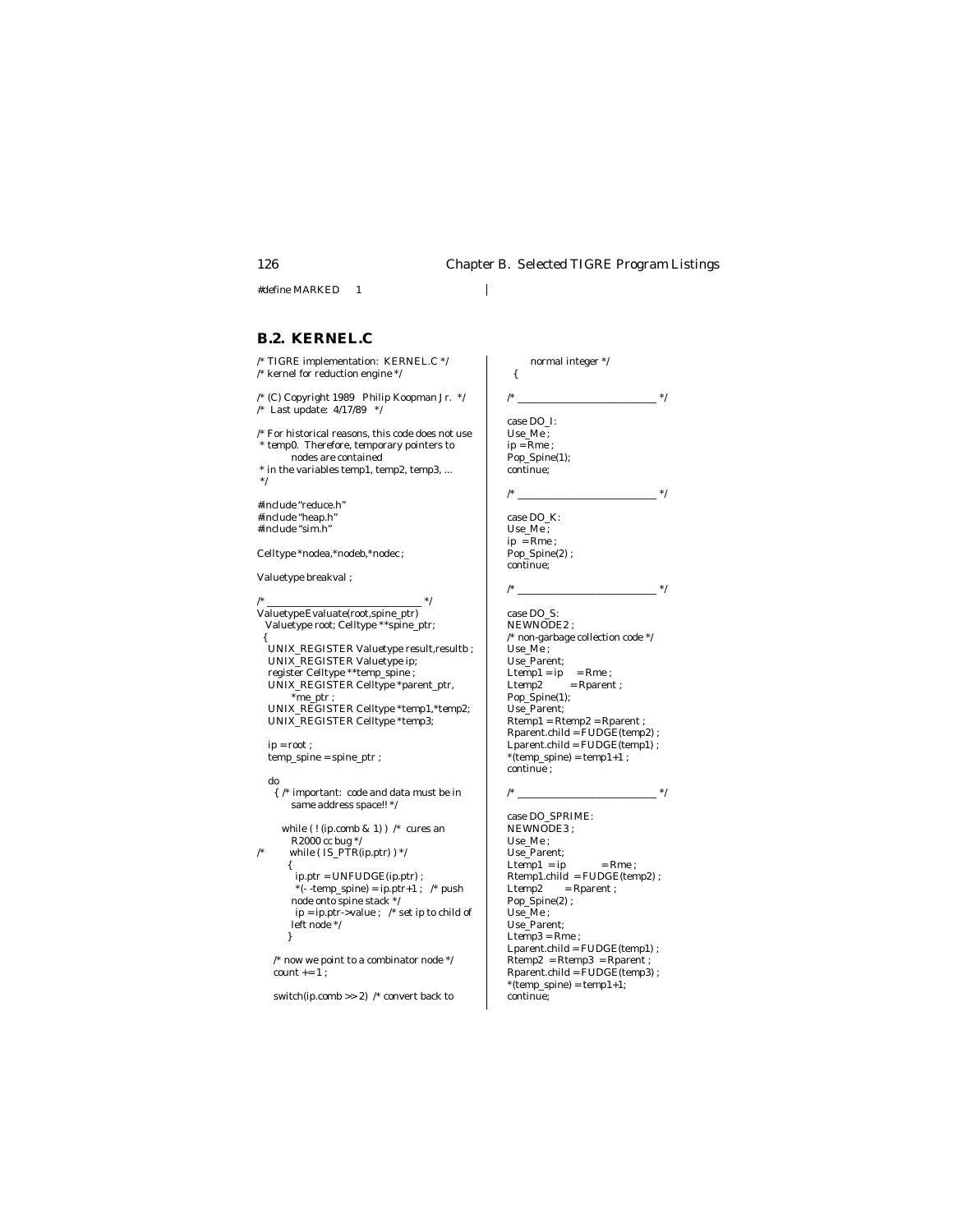### **B.2. KERNEL.C** 127

### case DO\_B: NEWNODE1; Use\_Me ; Use\_Parent;  $ip = Rme$ ; Ltemp1 = Rparent ;  $Pop_$ Spine(2) ; Use\_Me ; Lme = ip ;  $Rtemp1 = Rme;$  Rme.child = FUDGE(temp1) ; continue; /\* \_\_\_\_\_\_\_\_\_\_\_\_\_\_\_\_\_\_\_\_\_\_\_\_\_\_\_\_ \*/ case DO\_C: NEWNODE1; Use\_Me ;  $\begin{array}{lll} \text{Ltemp1} & = \text{ip} & = \text{Rme} \ ; \end{array}$  $Pop\_Spine(1);$  Use\_Parent; Use\_Me ; Rtemp1 = Rparent ;  $Rparent = Rme;$  Lparent.child = FUDGE(temp1) ;  $*(temp\_spine) = temp1+1$  ;

/\* \_\_\_\_\_\_\_\_\_\_\_\_\_\_\_\_\_\_\_\_\_\_\_\_\_\_\_\_ \*/

/\* \_\_\_\_\_\_\_\_\_\_\_\_\_\_\_\_\_\_\_\_\_\_\_\_\_\_\_\_ \*/

 result = Evaluate(Rme,temp\_spine); Pop\_Spine(1); Use\_Me ; Use\_Parent; if (result.literal) { ip = Rparent = Rme ;  $L$ parent.comb = do\_i\_value.value.comb ; Pop\_Spine(2); continue ; } ip = Rparent ; Lparent.comb = do\_i\_value.value.comb ; Pop\_Spine(2); continue ;

/\* \_\_\_\_\_\_\_\_\_\_\_\_\_\_\_\_\_\_\_\_\_\_\_\_\_\_\_\_ \*/

/\* \_\_\_\_\_\_\_\_\_\_\_\_\_\_\_\_\_\_\_\_\_\_\_\_\_\_\_\_ \*/

 case DO\_LIT: Use\_Me ;  $result = Rme$ ; Pop\_Spine(1) ; break ;

continue ;

 case DO\_IF: Use\_Me ;

 case DO\_ZERO: result.literal = 0; break ;

/\* \_\_\_\_\_\_\_\_\_\_\_\_\_\_\_\_\_\_\_\_\_\_\_\_\_\_\_\_ \*/

 case DO\_NIL: result.literal = -131313 ; break ;

/\* \_\_\_\_\_\_\_\_\_\_\_\_\_\_\_\_\_\_\_\_\_\_\_\_\_\_\_\_ \*/

 case DO\_NOT: Use\_Me ; result = Evaluate(Rme,temp\_spine) ; Use\_Me ; result.literal = ! result.literal ; Rme = result ; Lme.comb = do\_lit\_value.value.comb ; Pop\_Spine(1) ; break ;

### /\* \_\_\_\_\_\_\_\_\_\_\_\_\_\_\_\_\_\_\_\_\_\_\_\_\_\_\_\_ \*/ case DO\_PLUS: Use\_Me ; result = Evaluate(Rme,temp\_spine) ; Use\_Parent; resultb = Evaluate(Rparent,temp\_spine); Use\_Parent;

 result.literal = result.literal + resultb.literal ; Rparent = result ; Lparent.comb = do\_lit\_value.value.comb ; Pop\_Spine(2) ; break ;

### /\* \_\_\_\_\_\_\_\_\_\_\_\_\_\_\_\_\_\_\_\_\_\_\_\_\_\_\_\_ \*/

 case DO\_AND: Use  $Me$ ; result = Evaluate(Rme,temp\_spine) ; if(result.literal) { Use\_Parent; resultb = Evaluate(Rparent,temp\_spine); if (resultb.literal) result.literal = TRUE ; else result.literal = FALSE ; } else result.literal = FALSE ; Use\_Parent;  $Rparent = result;$  Lparent.comb = do\_lit\_value.value.comb ; Pop\_Spine(2) ;

# /\*  $\qquad \qquad \qquad$  \*/

break ;

 case DO\_OR: Use\_Me ; result = Evaluate(Rme,temp\_spine) ;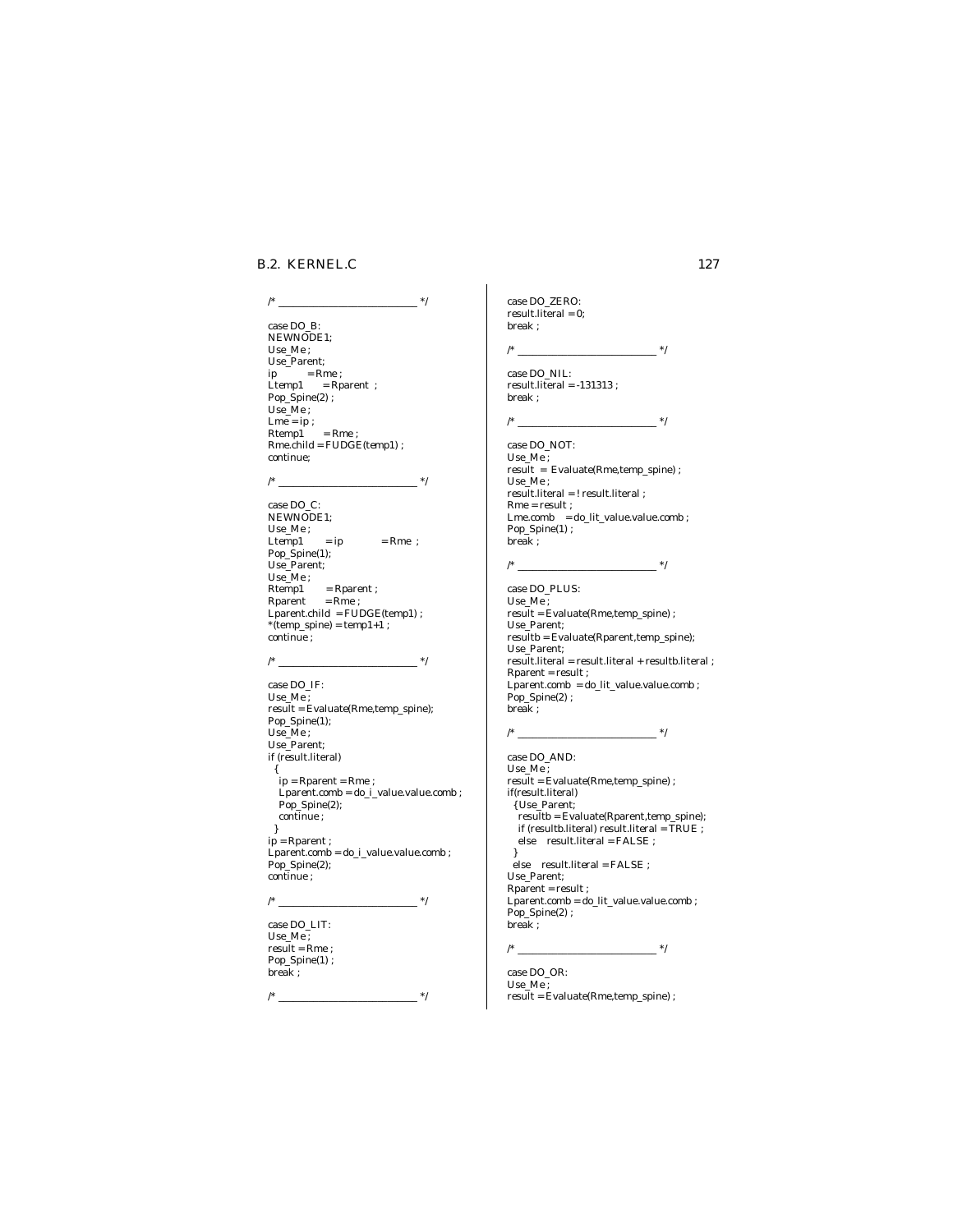if(!result.literal) { Use\_Parent; resultb = Evaluate(Rparent,temp\_spine); if (!resultb.literal) result.literal = FALSE ; else result.literal = TRUE ; } else result.literal = TRUE ; Use\_Parent; Rparent = result ; Lparent.comb = do\_lit\_value.value.comb ; Pop\_Spine(2) ;

break ;

case DO\_P:

- /\* P returns the address of the parent node RHS as its
- \* result. Also, all I-nodes between the parent and

/\* \_\_\_\_\_\_\_\_\_\_\_\_\_\_\_\_\_\_\_\_\_\_\_\_\_\_\_\_ \*/

- \* me nodes are shorted by re-writing Lparent.
- \* 1) comparisons can compare on this address.
- \* 2) The U operator can then look at the result & LHS

 \*/ Use\_Parent; Use\_Me ;  $result$ .child = parent\_ptr - 1 ;  $Lparent.cchild = FUDGE(me\_ptr - 1);$  Pop\_Spine(2); break ;

 $/$ \*  $\frac{1}{\sqrt{2}}$  \*/

case DO\_U:

- /\* Evaluate Rparent subtree. That subtree's P combinator \* will return pointer to RHS of node, and
- guarantee that \* the LHS of that node points to the node
- whose RHS
- \* contains the other pair parameter. \*/

Use\_Parent;

- $\prime^*$ use temp<br/>2 as a scratch pointer to the P subtree \*/
- /\* apparent bug in TURBOC won't allow  $temp2 = Evaluate(...).ptr; */$  result = Evaluate(Rparent,temp\_spine) ; NEWNODE1;

 temp2 = result.ptr ; Use\_Parent ; Use\_Me ; Lparent.child = FUDGE(temp1) ; Rparent = Rtemp2 ; Ltemp1 =  $ip$  =  $Rme$ ;

Rtemp1 (UNFUDGE(Ltemp2.child)+1)->value ;  $*(temp\_spine) = temp1 + 1$ ; continue ;

 $-$  \*/

/\* Supercombinator definition for fib  $*/$ 

#define fast\_mapval(x)  $((x * 4) + 1)$ 

case DO\_S3: Use\_Me; result = Evaluate(Rme,temp\_spine) ;  $if (result. literal < 3)$  $\{ result. literal = 1 : \}$  Pop\_Spine(1); break ; }

 NEWNODEN(6); Use\_Me;

 $resultb = Rme$ :

 $(temp1+0)$ ->value.comb = fast\_mapval(DO\_LIT);  $(temp1+1)$ ->value.literal = result.literal - 1 ;

 $(temp1+2)$ ->value.comb = fast\_mapval(DO\_S3);  $(temp1+3)$ ->value.child = FUDGE(temp1+0);

 $(temp1+4)$ ->value.comb = fast\_mapval(DO\_PLUS);  $(temp1+5)$ ->value.child = FUDGE(temp1+2);

 $(temp1+6)$ ->value.comb = fast\_mapval(DO\_LIT);  $(temp1+7)$ ->value.literal = result.literal - 2 ;

 $(temp1+8)$ ->value.comb = fast\_mapval(DO\_S3);  $temp1+9$ ->value.child = FUDGE(temp1+6);

 $(temp1+10)$ ->value.child = FUDGE(temp1+4);  $(temp1+11)$ ->value.child =  $FUDGE(temp1+8)$ ;

 $\label{eq:Imm:comp} {\rm Lme}.\text{comb} = \text{ip}.\text{comb} = \text{fast\_mapval}(\text{DO\_I});$  $Rme.child = FUDGE(temp1+10);$ continue;

 /\* \_\_\_\_\_\_\_\_\_\_\_\_\_\_\_\_\_\_\_\_\_\_\_\_\_\_\_\_\_\_\_ \*/ /\* Supercombinator definition for nfib \*/

case DO\_S6: Use\_Me; result = Evaluate(Rme,temp\_spine) ; if (result.literal < 2 )  $\{ result. literal = 1;$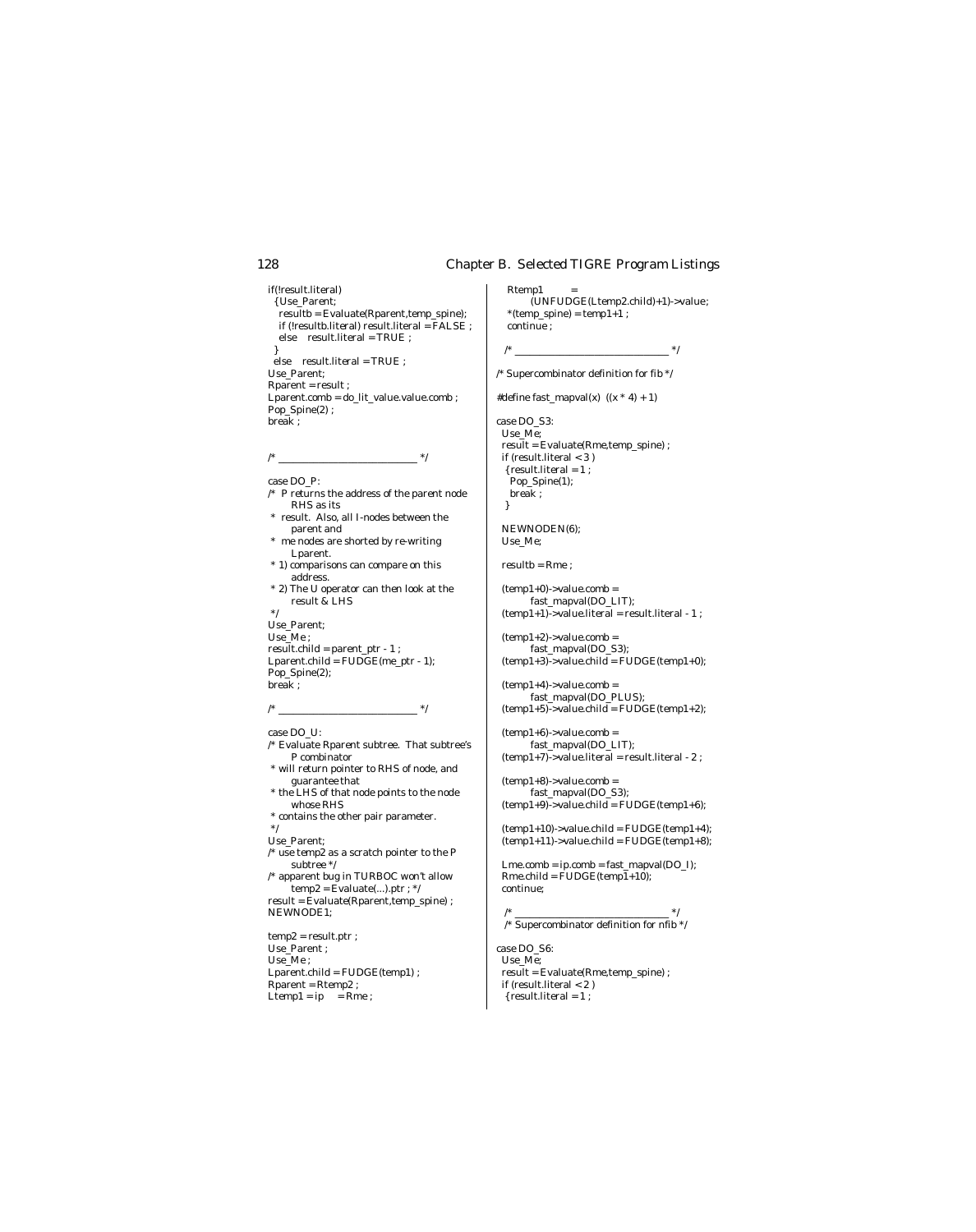### B.3. TIGRE.S 129

 Pop\_Spine(1); break ; } NEWNODEN(8);

 Use\_Me;  $resultb = Rme$ ;  $(temp1+0)$ ->value.comb = fast\_mapval(DO\_LIT); (temp1+1)->value.literal = result.literal - 1 ;

 $(temp1+2)$ ->value.comb = fast\_mapval(DO\_S6);  $(temp1+3)-value.child = FUDGE(temp1+0);$ 

 $(temp1+4)$ ->value.comb = fast\_mapval(DO\_PLUS);  $(temp1+5)$ ->value.child =  $FUDGE(temp1+2);$ 

 $(temp1+6)$ ->value.comb = fast\_mapval(DO\_LIT); (temp1+7)->value.literal = result.literal - 2 ;

 $(temp1+8)$ ->value.comb = fast\_mapval(DO\_S6);  $temp1+9$ ->value.child = FUDGE(temp1+6);

 $(temp1+10)$ ->value.child = FUDGE(temp1+4);  $(\text{temp1+11})$ ->value.child = FUDGE(temp1+8);

 $(temp1+12)$ ->value.comb = fast\_mapval(DO\_PLUS);  $(temp1+13)$ ->value.comb = fast\_mapval(DO\_ONE);

 $(temp1+14)$ ->value.child = FUDGE(temp1+12);  $(temp1+15)$ ->value.child =

# **B.3. TIGRE.S**

### #NO\_APP

- # /\* GRAPH REDUCTION TESTING CODE  $-$  TIGRE  $\frac{*}{ }$
- # /\* (C) Copyright 1989 Philip Koopman Jr. \*/
- # /\* Last update: 4/17/89 \*/ # /\* VAX assembler kernel for reduction engine \*/
- # /\* this version uses the embedded jsr commands in the mark word \*/

.set MARKED,-1 .set UNMARKED,0x9F160101

.set HEAPSTRIDE,3

FUDGE(temp1+10);

 Lme.comb= ip.comb = fast\_mapval(DO\_I); Rme.child = FUDGE(temp1+14); continue;

/\* \_\_\_\_\_\_\_\_\_\_\_\_\_\_\_\_\_\_\_\_\_\_\_\_\_\_\_\_ \*/

 case SPINE\_UNDERFLOW: printf("\n\n spine stack underflow  $\ln$ ");  $exit(-1)$ :

...... NOTE: other cases elided .....

 default: printf("\n\n jump to bad combinator\n");  $exit(-1);$ 

return(result);

}

}

 while ( TRUE ) ;  $\hspace{0.1mm}/^*$ unreachable code $\hspace{0.2mm}$  - -  $\hspace{0.1mm}$  return(result);  $\hspace{0.1mm}$  \*/ }

/\* \_\_\_\_\_\_\_\_\_\_\_\_\_\_\_\_\_\_\_\_ \*/

INT\_32 mapval(toknum) /\* this translates token integers to execution addresses \*/ int toknum ; { int temp\_toknum ;  $temp\_toknum = toknum \ll 2$ ; /\* force to odd value \*/ temp\_toknum += 1 ; return(temp\_toknum);}

 # Celltype \*nodea,\*nodeb,\*nodec ; .comm\_nodec,4 .comm \_nodeb,4 .comm \_nodea,4

 # r0 - scratch  $# r1 - result$  # r2 - resultb # r3 - temp1  $#$  r4 - temp2 # r5 - temp3 # r6 - # r7 - parent\_ptr # r8 - me\_ptr # r9 - ip # r10 - count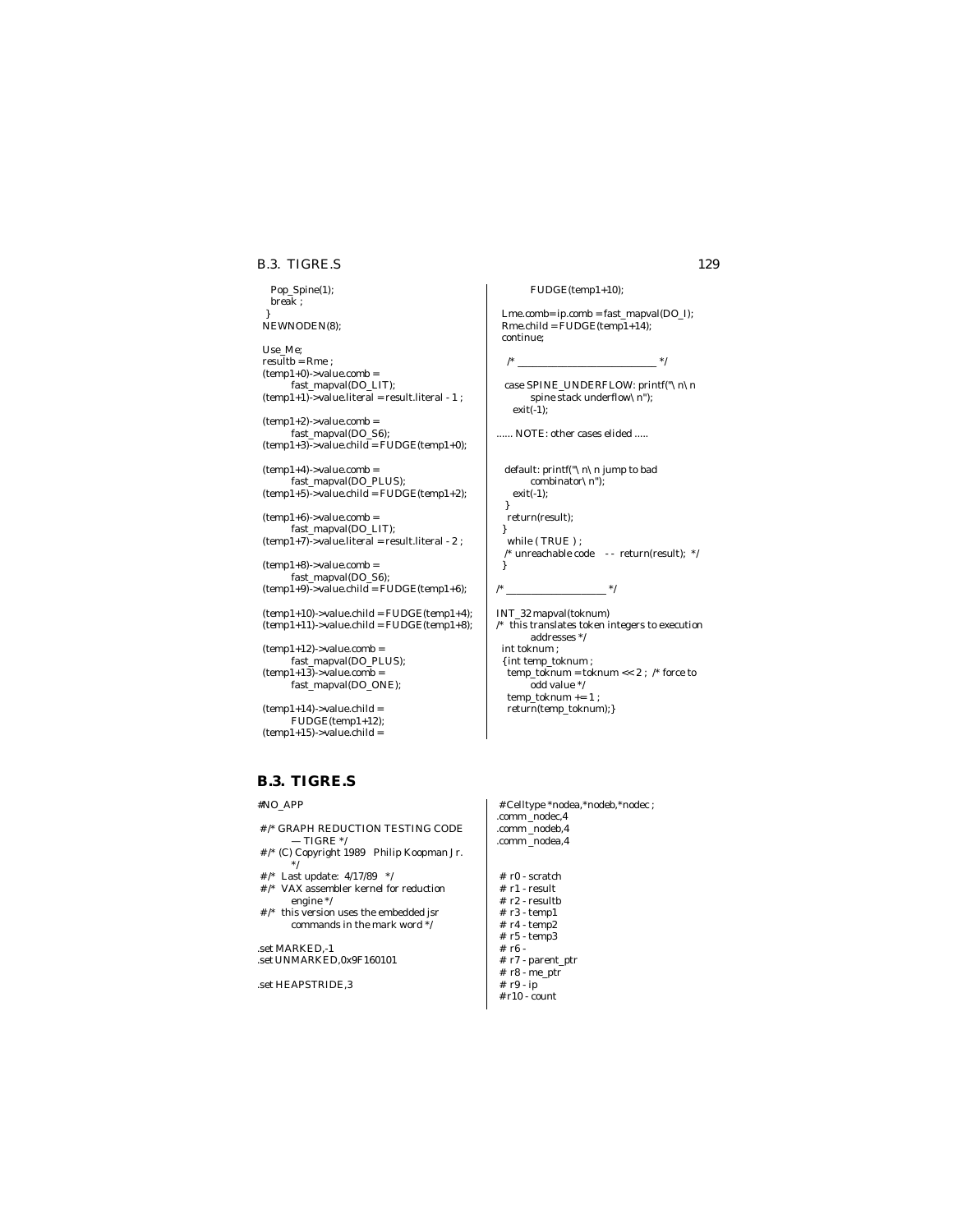#\_\_\_\_\_\_\_\_\_\_\_\_\_\_\_\_\_\_\_\_\_\_\_\_\_\_\_\_\_\_\_

 # r11 - next\_free\_node # r12 - AP # r13 - FP # r14 - SP # r15 - PC # register Valuetype result,resultb ; register Valuetype ip; # register Celltype \*\*temp\_spine, \*\*parent\_spine ; # register Celltype \*temp1, \*temp2;<br># register Celltype \*temp3; register Celltype \*temp3; # Valuetype Evaluate(Valuetype root) .globl \_Evaluate # { \_Evaluate: .word 0xff4  $#$  ip = root; movl 4(ap),r9 movl \_next\_free\_node,r11 movl \_count,r10 movl \_nodea,r0 # load dummy write location into cache # call kernel subroutine incl \_spine\_stack # so that GC will call stack cleanup word movab -8(sp),\_fixup\_start # starting point of stack fixup for GC  $jsb -2(r9)$  decl \_spine\_stack movl r10,\_count movl r11,\_next\_free\_node # move result to return parameter register movl r1,r0 # do a procedure return ret L8: calls \$0,\_spine\_overflow ret #\_\_\_\_\_\_\_\_\_\_\_\_\_\_\_\_\_\_\_\_\_\_\_\_\_\_\_\_\_\_\_ # case DO\_I: .align 2 .byte 0 DO\_I: incl r10  $\#$  ip = Rme ; # spine\_stack -= 1; movl \*(sp),r9 # pop\_spine\_stack(1) movab  $\overline{4}$ (sp),sp # continue; # note: jmp \*(sp)+ doesn't seem to work properly on maxwell jmp (r9)

 # case DO\_K: .align 2 .byte 0 DO\_K: incl r10  $ip = Rme$ ;  $spin$ e\_stack  $-2$ ;  $movl * (sp), r9$  # pop\_spine\_stack(1) movab 8(sp),sp # continue; jmp (r9) #\_\_\_\_\_\_\_\_\_\_\_\_\_\_\_\_\_\_\_\_\_\_\_\_\_\_\_\_\_\_\_  $\frac{4}{x}$  case DO\_S:<br> $\frac{4}{x}$  - > garbage co -> garbage collection entry point .align 2 L13: movl r10,\_count pushab \_nodeb pushab \_nodea pushab 8(sp) calls \$3,\_newnode2\_continue movl \_nodea,r3 movl nodeb.r4 movl \_next\_free\_node,r11 jbr L16 #  $\#$  — —  $\rightarrow$  entry point here  $\leftarrow$  — -.align 2 .byte 0 DO\_S: incl r10 # NEWNODE2; movl r11,r3 movab HEAPSTRIDE\*4(r11),r4 movab 2\*HEAPSTRIDE\*4(r11),r11 cmpl r3,\_heap\_end jgequ L13 L16: movl (r3),r0 # - - Pre-touch heap node to prevent later misses  $\begin{array}{lll} \text{\#} & \text{Ltemp1 = ip} & = \text{Rme} \; ; \end{array}$  # Ltemp2 = Rparent ; movl $\hat{i}$ \*(sp)+,r9 movl  $4(sp), r7$  # r7 now contains parent pointer  $movl$  \*(sp),(r4) movl $(r7)$ ,r0  $\#$  parent\_spine  $-$  = 1 ; # Rtemp1 = Rtemp2 = Rparent ;  $movl r0, 4(r4)$ movl r9,(r3) movl r0,4(r3)

# Lparent.child = temp1 ;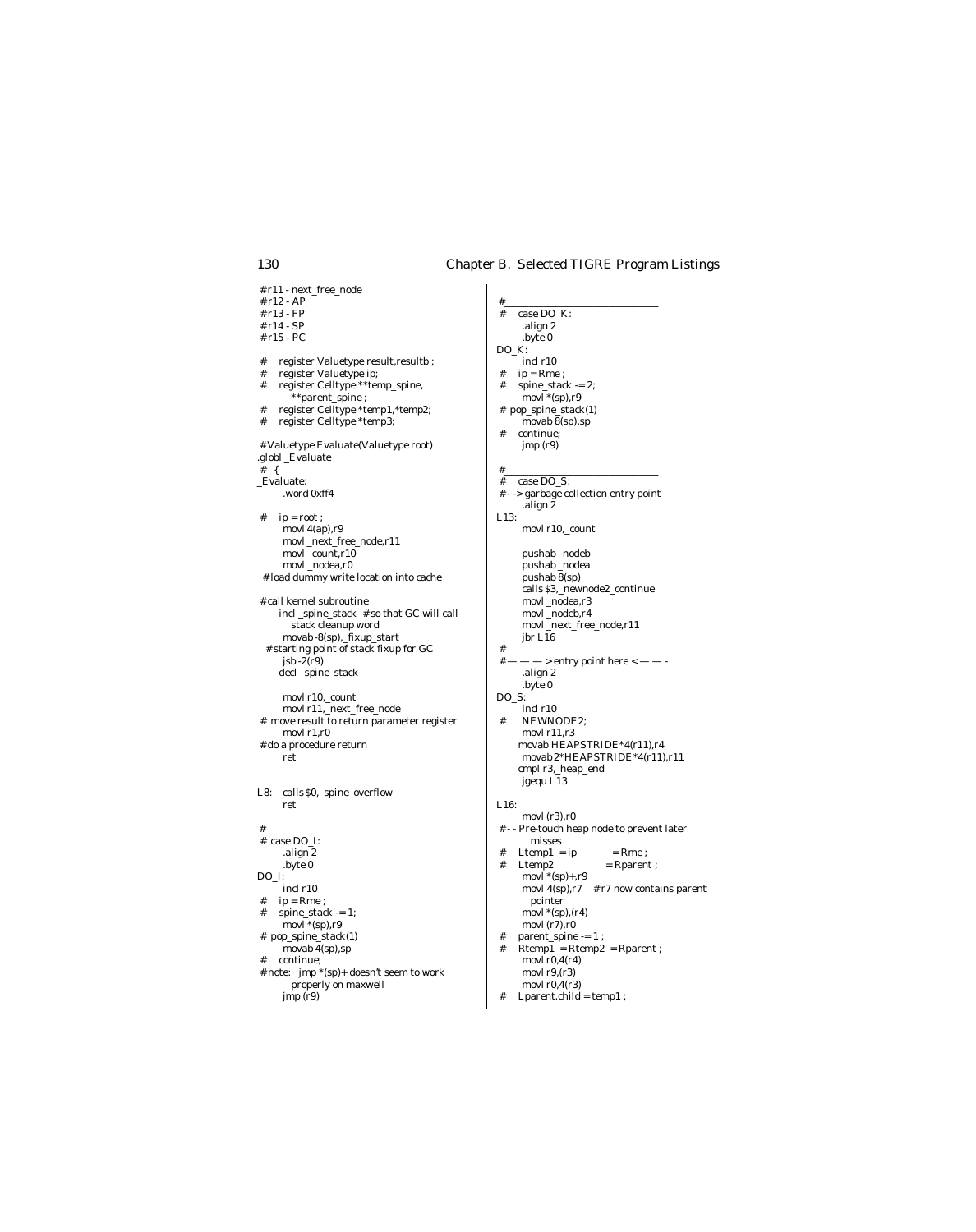### movab -2(r3),-4(r7) # re-pointed to mark field # Rparent.child = temp2 ; movab  $-2(r4)$ , $(r7)$  # re-pointed to mark field  $#$  \*( $-$  -temp\_spine) = temp1+1 ; movab 4(r3),(sp) # continue ; write flush not required - - sp update flushed the node # movl r0,\_nodea # flush write buffer jmp (r9) #\_\_\_\_\_\_\_\_\_\_\_\_\_\_\_\_\_\_\_\_\_\_\_\_\_\_\_\_\_\_\_ # case DO\_B: # - -> garbage collection entry point .align 2 L24: movl r10,\_count pushab 0(sp) calls \$1,\_collect\_garbage movl \_next\_free\_node,r3 movab HEAPSTRIDE\*4(r3),r11 jbr L25 #  $\#$  —  $\cdots$   $\cdots$  > entry point here  $<$  —  $-$  -.align 2 .byte 0 DO\_B: incl r10 # NEWNODE1; movl r11,r3 movab HEAPSTRIDE\*4(r11),r11 cmpl r3,\_heap\_end jgequ L24 L25: movl (r3),r0 # - - Pre-touch heap node to prevent later misses  $ip = Rme ;$ movl \*(sp)+,r9 # Ltemp1 = Rparent ; movl  $*(\text{sp})+, (\text{r3})$  $temp\_spine = 2$ ;  $#$  Lme = ip; movl (sp),r8 movl r9,-4(r8)  $#$  Rtemp1 = Rme;  $\frac{1}{2}$  movl (r8), 4(r3)  $Rme.child = temp1$ ; movab -2(r3),(r8) # re-point to mark field continue; movl r0,\_nodea # flush write buffer **B.3. TIGRE.S** 131

jmp (r9)

# case DO\_C:

#\_\_\_\_\_\_\_\_\_\_\_\_\_\_\_\_\_\_\_\_\_\_\_\_\_\_\_\_\_\_\_

.align 2 L31: movl r10,\_count pushab 0(sp) calls \$1,\_collect\_garbage movl \_next\_free\_node,r3 movab HEAPSTRIDE\*4(r3),r11 jbr L32  $-$  > entry point here  $<$   $-$ .align 2 .byte 0 DO\_C: incl r10 # NEWNODE1 movl r11,r3 movab HEAPSTRIDE\*4(r11),r11 cmpl r3,\_heap\_end jgequ L31 L32: movl (r3),r0 # - - Pre-touch heap node to prevent later misses  $#$  Ltemp1 = ip = Rme ;  $#$  temp\_spine  $-1$ ; # Rtemp1 = Rparent ; movl \*(sp)+,r9 movl $4(sp), r7$ movl  $r9(r3)$ movl (r7),4(r3)  $\begin{array}{lll} \text{\#} & \text{Rparent} & = \text{Rme} \; ; \end{array}$  $movl * (sp)$ ,  $(r7)$  # Lparent.child = temp1 ; movab -2(r3),-4(r7) # re-point to mark field  $*$  (spine\_stack) = temp1+1 ; movab 4(r3),(sp) continue ; # write flush not required - - sp update flushed the node # movl r0,\_nodea # flush write buffer jmp (r9) #\_\_\_\_\_\_\_\_\_\_\_\_\_\_\_\_\_\_\_\_\_\_\_\_\_\_\_\_\_\_\_ # case DO\_IF: .align 2 .byte 0 DO IF: incl r10  $#$  result = Evaluate(Rme);  $\frac{1}{2}$ movl  $*(sp), r9$ jsb (r9) movab 4(sp),sp

# - -> garbage collection entry point

 $\#$   $\#$ 

 $#$  temp\_spine  $-1$ ; # parent\_spine = temp\_spine - 1 ; movl 4(sp),r7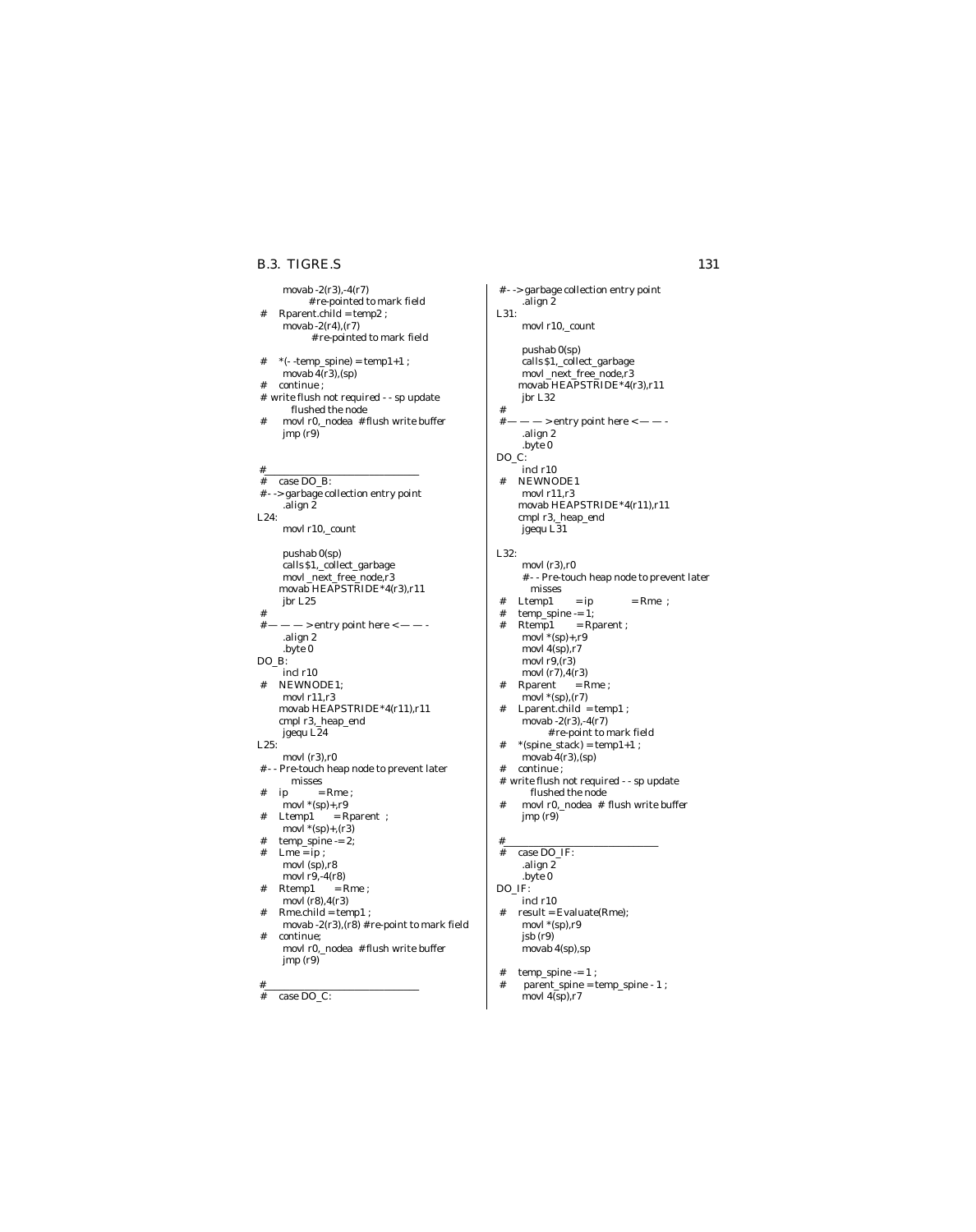# #\_\_\_\_\_\_\_\_\_\_\_\_\_\_\_\_\_\_\_\_\_\_\_\_\_\_\_\_\_\_\_ 132 Chapter B. Selected TIGRE Program Listings

# case DO\_NOT:

# r7 now has address of parent

 # if (result.literal) tstl r1 jeql L39 # if 1st parameter was true, leave node alone  $\#$  { Rparent = Rme ;  $movl$  \*(sp),(r7) # } L39:<br>#  $\frac{1}{2}$  $Lparent.comb = mapval(DO_I)$ ; movl  $$DO_I,-4(r7)$  # ip = Rparent ; movl (r7),r9  $#$  spine\_stack  $-3;$ addl2 \$8,sp # continue ; movl r0,\_nodea # flush write buffer jmp (r9) #\_\_\_\_\_\_\_\_\_\_\_\_\_\_\_\_\_\_\_\_\_\_\_\_\_\_\_\_\_\_\_ # case DO\_LIT: .align 2 .byte 0 DO\_LIT: incl r10  $#$  result = Rme;  $\#$  spine\_stack  $+= 1$ ; movl \*(sp)+,r1 # break ; rsb #\_\_\_\_\_\_\_\_\_\_\_\_\_\_\_\_\_\_\_\_\_\_\_\_\_\_\_\_\_\_\_ # case DO\_FALSE: # case  $DO_ZERO$ :<br># result.literal = 0:  $#$  result. literal = 0; # result.literal = FALSE; # break ; .align 2 .byte 0 DO\_FALSE: DO\_ZERO: incl r10 clrl r1 rsb #\_\_\_\_\_\_\_\_\_\_\_\_\_\_\_\_\_\_\_\_\_\_\_\_\_\_\_\_\_\_\_ # case DO\_TRUE: # case DO\_ONE: # result.literal = TRUE ;  $\#$  result. literal = 1; .align 2 .byte 0 DO\_TRUE: DO\_ONE: incl r10 movl \$1,r1 # break ; rsb

| .align 2                                         |
|--------------------------------------------------|
| .byte 0                                          |
| DO_NOT:                                          |
| incl r10                                         |
| result = Evaluate(Rme);<br>#                     |
| movl $*(sp), r9$                                 |
| movab $-4$ (sp),sp                               |
| isb(r9)                                          |
|                                                  |
| movab $4(sp), sp$                                |
| #<br>result.literal = ! result.literal ;         |
| clrl r0                                          |
| tstl r1                                          |
|                                                  |
| jneq L47                                         |
| incl r0                                          |
| L47: $movl r0,r1$                                |
| movl $(sp)+$ ,r7                                 |
| r7 now has address of me node<br>#               |
| spine_stack $+= 1$ ; (out of order, r7 need<br># |
| not be changed)                                  |
| $Lme.comb = mapval(DO_LIT)$ ;<br>#               |
| movl \$DO_LIT,-4(r7)                             |
| $Rme = result$ ;<br>#                            |
| movl $r1,(r7)$                                   |
| break :<br>#                                     |
| movl r0,_nodea # flush write buffer              |
| rsb                                              |
|                                                  |
| #                                                |
| case DO PLUS:<br>#                               |
| .align 2                                         |
| .byte 0                                          |
| DO PLUS:                                         |
| incl r10                                         |
| $result = Evaluate(Rme)$ ;<br>#                  |
|                                                  |
| movl $*(sp), r9$                                 |
| # - - leaves an open stack param                 |
| jsb(r9)                                          |
|                                                  |
| resultb = Evaluate(Rparent);<br>#                |
| movl $*4(sp), r9$                                |
| movl $r1$ , $(sp)$                               |
| isb(r9)                                          |
|                                                  |
| #<br>result.literal = result.literal +           |
| resultb.literal ;                                |
| $addl2$ (sp), r1                                 |
| parent_spine = temp_spine - 1;<br>#              |
| # r7 now has address of<br>movl $4(sp), r7$      |
| parent                                           |
| movab $8(sp)$ , sp                               |
| spine_stack $+= 2$ ; (out of order, r7 need<br># |
| not be changed)                                  |
| $Lparent.comb = mapval(DO_LIT)$ ;<br>#           |
| movl \$DO_LIT,-4(r7)                             |
|                                                  |

- Rparent = result ;
- movl  $r1$ , $(r7)$ # break ;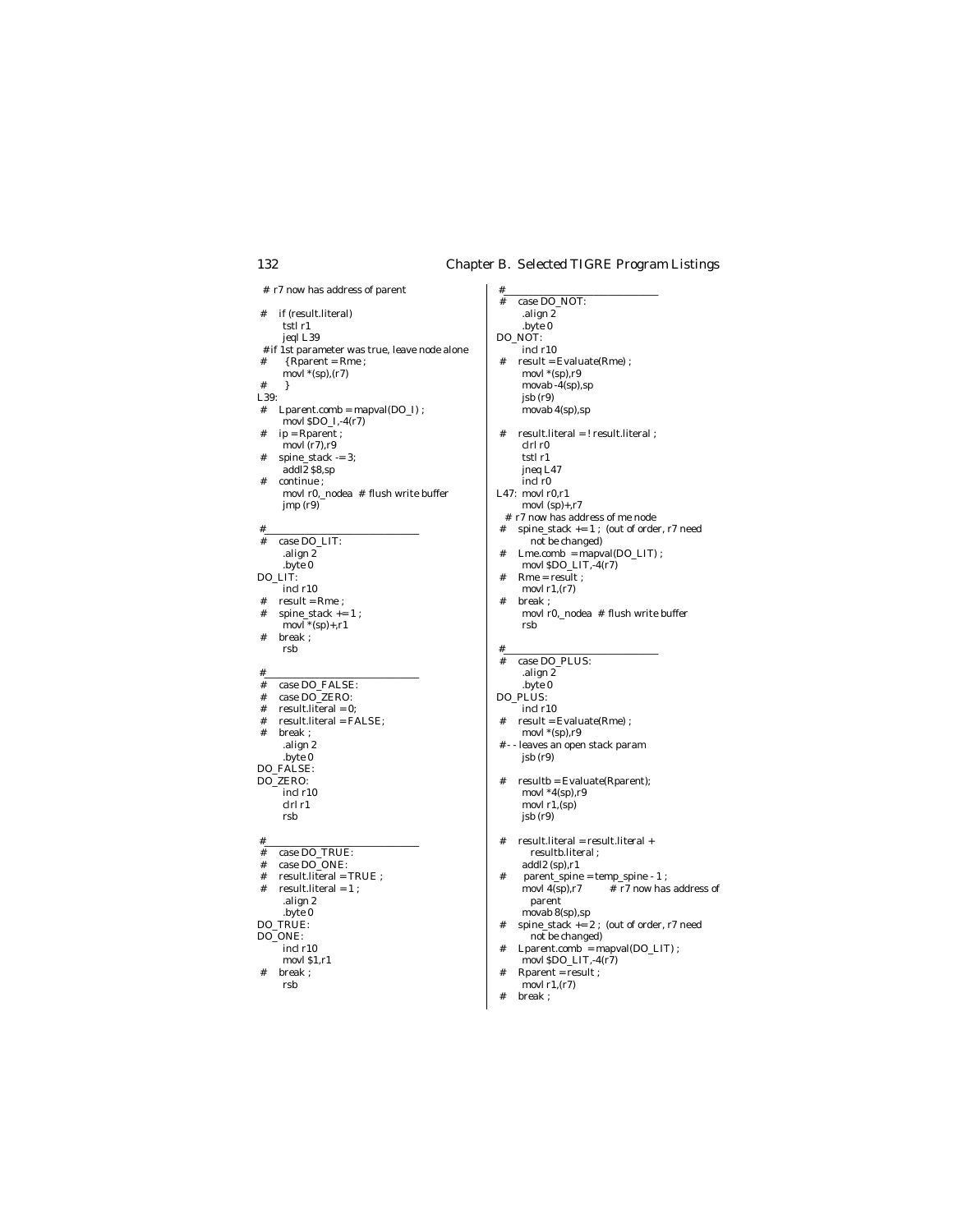movl r0,\_nodea # flush write buffer

|        | rsb                                                            |
|--------|----------------------------------------------------------------|
|        |                                                                |
| #<br># | case DO_LESS:                                                  |
|        | .align 2                                                       |
|        | .byte 0                                                        |
|        | DO_LESS:                                                       |
|        | incl r10                                                       |
| #      | result = Evaluate(Rme);                                        |
| # - -  | movl $*(sp)+, r9$                                              |
|        | $# -$ movab -4(sp),sp<br>movl $*(sp), r9$                      |
|        | isb(r9)                                                        |
|        | movab 4(sp),sp                                                 |
|        |                                                                |
| #      | resultb = Evaluate(Rparent);                                   |
|        | movl $*(sp), r9$<br>pushl r1                                   |
|        | isb(r9)                                                        |
|        |                                                                |
| #      | result.literal = result.literal <                              |
|        | resultb.literal;                                               |
|        | clrl r0                                                        |
|        | cmpl (sp),r1                                                   |
|        | jgeq L57<br>incl r0                                            |
|        | L57: movab 8(sp), sp                                           |
|        | movl r0,r1                                                     |
| #      | parent_spine = temp_spine - 1;                                 |
|        | movl $-4$ (sp),r7                                              |
| #      | # r7 now has address of parent                                 |
|        | spine_stack $+= 2$ ; (out of order, r7 need<br>not be changed) |
| #      | Lparent.comb = mapval(DO_LIT);                                 |
|        | movl \$DO_LIT,-4(r7)                                           |
| #      | Rparent = result ;                                             |
|        | movl $r1,(r7)$                                                 |
| #      | break;                                                         |
|        | movl r0,_nodea # flush write buffer<br>rsb                     |
|        |                                                                |
| #      |                                                                |
| #      | case DO_AND:                                                   |
|        | .align 2                                                       |
|        | .byte 0<br>DO AND:                                             |
|        | incl r10                                                       |
| #      | Use_Me ;                                                       |
| #      | result = Evaluate(Rme,temp_spine) ;                            |
|        | movl $*(sp), r9$                                               |
|        | # - - leaves an open stack param                               |
| #      | isb(r9)<br>if(result.literal)                                  |
|        | tstl r1                                                        |
|        | jeql DO_AND1                                                   |
|        | # if false, leave false in result register                     |
| #      | { Use_Parent;                                                  |
|        | movl $4(sp), r7$                                               |
| #      | resultb =                                                      |
|        |                                                                |

Evaluate(Rparent,temp\_spine); movl (r7),r9 jsb (r9) tstl r1 jeql DO\_AND1 # if false, leave false in result register # if (resultb.literal) result.literal = TRUE ;<br># else result.literal = FALSE : else result.literal = FALSE ; movl \$1,r1  $#$ #  $\text{else}$  result.literal = FALSE ; DO\_AND1: # Use\_Parent; movl 4(sp),r7 # Rparent = result ; # Lparent.comb = do\_lit\_value.value.comb ; movl \$DO\_LIT,-4(r7) movl  $r1$ ,  $(r7)$  # Pop\_Spine(2) ; movab 8(sp),sp # break ; movl r0,\_nodea # flush write buffer rsb #\_\_\_\_\_\_\_\_\_\_\_\_\_\_\_\_\_\_\_\_\_\_\_\_\_\_\_\_\_\_\_ # case DO\_OR: .align 2 .byte 0 DO\_OR: incl r10 # Use\_Me ; # result = Evaluate(Rme,temp\_spine) ; movl \*(sp),r9 # - - leaves an open stack param jsb (r9) # if(!result.literal) tstl r1 jneq DO\_OR1 # if true, leave true in result register # { Use\_Parent; movl $\frac{1}{4}$ (sp),r7  $#$  resultb = Evaluate(Rparent,temp\_spine); movl (r7),r9 jsb (r9) tstl r1 # if (!resultb.literal) result.literal = FALSE ;  $#$  else result.literal = TRUE ;<br> $#$  # } # else result.literal = TRUE ; jeql DO\_OR2 # if false, leave false in result register DO\_OR1: movl \$1,r1 DO\_OR2:<br># Use\_l Use\_Parent; movl 4(sp),r7 B.3. TIGRE.S 133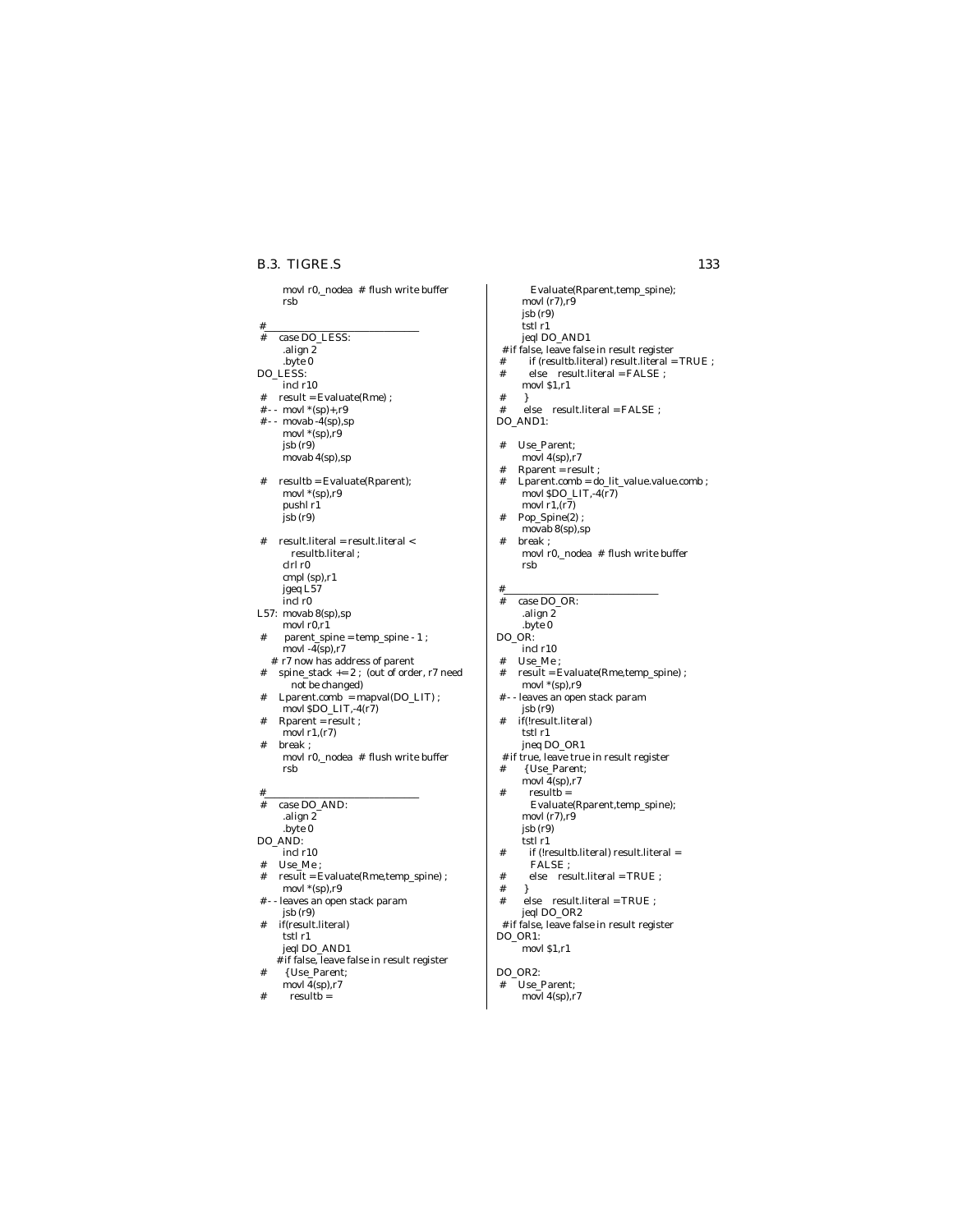- # Rparent = result ;
- # Lparent.comb = do\_lit\_value.value.comb ; movl  $$DO_LIT,-4(r7)$ movl  $r1.(r7)$
- # Pop\_Spine(2) ;  $\frac{r_{r-1}}{r_{r-1}}$  8(sp), sp
- # break ; movl r0,\_nodea # flush write buffer rsb

#\_\_\_\_\_\_\_\_\_\_\_\_\_\_\_\_\_\_\_\_\_\_\_\_\_\_\_\_\_\_\_

- # case DO\_P:
- .align 2
- .byte 0 DO\_P:

incl r10

- # /\* P returns the address of the parent node RHS as its
- # \* result. Also, all I-nodes between the parent and
- \* me nodes are shorted by re-writing Lparent.
- # \* 1) comparisons can compare on this address.
- # \* 2) The U operator can then look at the result & LHS
- # \*/
- # Use\_Parent;
- movl 4(sp),r7 Use\_Me;
- movl (sp),r8
- $result.child = parent\_ptr$   $1$  ; movab  $-4(r7)$ , $r1$
- $Lparent.child = FUDGE(me\_ptr 1);$
- movab -6(r8),(r1) # Pop\_Spine(2);
- movab 8(sp),sp # break ;
- movl r0,\_nodea # flush write buffer rsb

#\_\_\_\_\_\_\_\_\_\_\_\_\_\_\_\_\_\_\_\_\_\_\_\_\_\_\_\_\_\_\_

 $\frac{1}{2} + \frac{\csc(1)}{\csc(1)} = \frac{1}{2}$ -> garbage collection entry point .align 2 DO\_U\_G: movl r10,\_count

> pushab 0(sp) calls \$1,\_collect\_garbage movl\_next\_free\_node,r3 movab HEAPSTRIDE\*4(r3),r11 jbr DO\_U\_CONT

- #
- $-$  > entry point here  $<$   $-$ .align 2
- .byte 0
- DO\_U:
- incl r10
- # /\* Evaluate Rparent subtree. That

subtree's P combinator

- $^\ast$  will return pointer to RHS of node, and guarantee that
- # \* the LHS of that node points to the node whose RHS
- # \* contains the other pair parameter.
- $#$
- # Use\_Parent; movl 4(sp),r7
- # /\* use temp2 as a scratch pointer to the P subtree \*/
- # /\* apparent bug in TURBOC won't allow  $temp2 = Evaluate(...).ptr; */$
- # result = Evaluate(Rparent,temp\_spine) ; movl (r7),r9 movab -4(sp),sp
- # dummy entry for garbage collection jsb (r9)

movab 4(sp),sp

- # NEWNODE1 movl r11,r3 movab HEAPSTRIDE\*4(r11),r11 cmpl r3,\_heap\_end jgequ DO\_U\_G
- DO\_U\_CONT:
- movl $(r3)$ , $r0$ # Pre-touch heap node to prevent later misses
- $\textbf{temp2} = \textbf{result}.\textbf{ptr} \; ; \quad \ \text{\# just use r1}$
- Use\_Parent ; movl 4(sp),r7
- # Use\_Me ;
- movl (sp),r8
- # Lparent.child = FUDGE(temp1) ; movab -2(r3),-4(r7)
- # Rparent = Rtemp2 ;
- movl  $4(r1)$ ,  $(r7)$ <br>Ltemp1 = ip = Rme ;
- $Ltemp1 = ip$ movl $(r8)$ , r $9$
- movl r9, (r3)<br>Rtemp1  $#$  Rtemp1 = (UNFUDGE) Ltemp2.child)+1)->value; movl $(r1), r0$
- movl 6(r0),4(r3)
- $*$  (temp\_spine) = temp1+1 ; movab  $4(r3)$ , (sp) continue :
- # write flush not required - sp update flushed the node
- # movl r0,\_nodea # flush write buffer jmp (r9)

 #/\* \_\_\_\_\_\_\_\_\_\_\_\_\_\_\_\_\_\_\_\_\_\_\_\_\_\_\_\_\_\_\_ \*/ # nfib supercombinator

#case DO\_S6:

 # - -> garbage collection entry point .align 2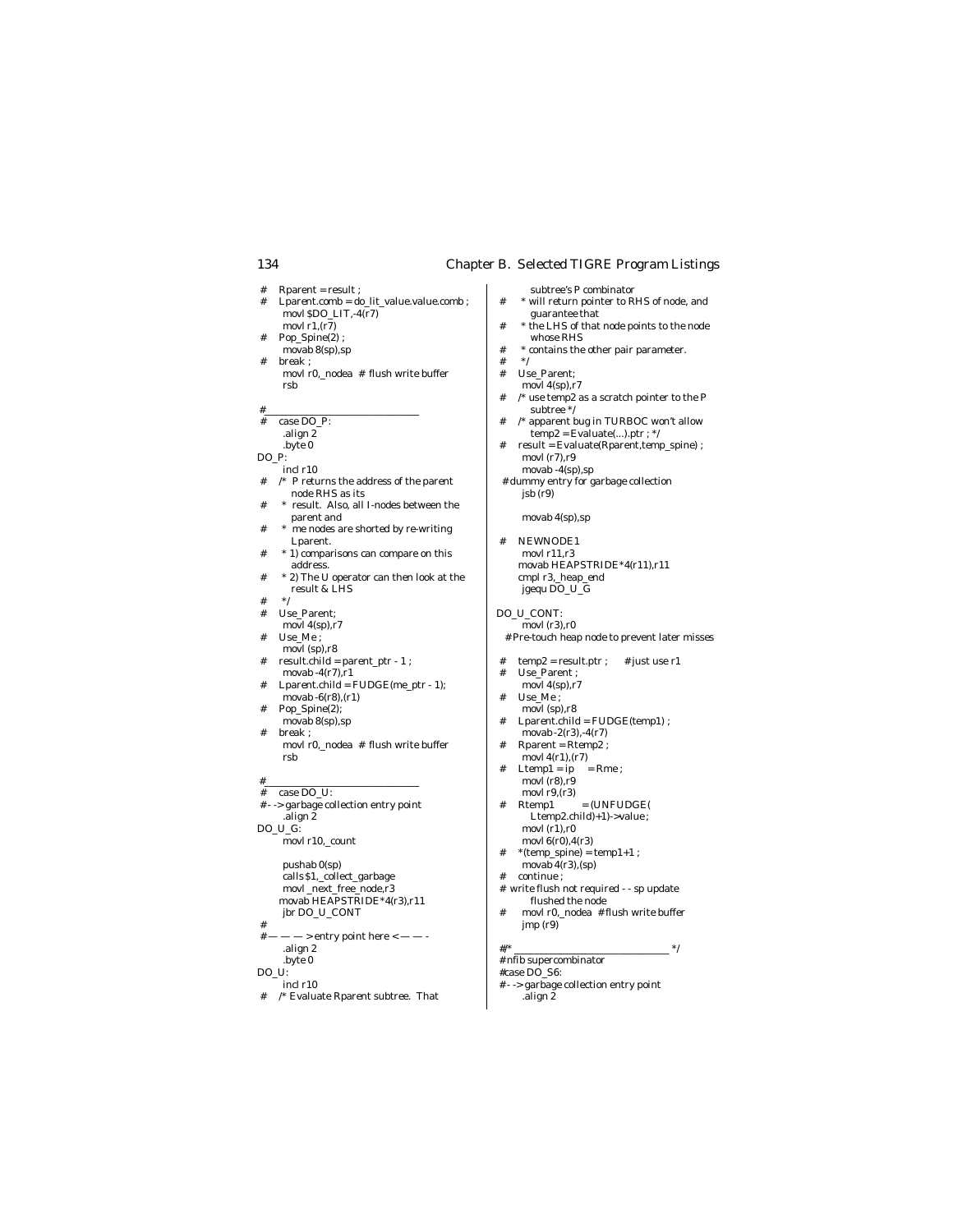### B.3. TIGRE.S 135

LS6: movl r10,\_count pushab (sp) pushl \$8 calls \$2,\_newnoden\_continue movl \_next\_free\_node,r11 jbr LS6A #  $-$  > entry point here  $<$   $-$ .align 2 .byte 0 DO\_S6: incl r10 # Use\_Me; # result = Evaluate(Rme,temp\_spine) ; movl \*(sp),r9 movab -4(sp),sp jsb (r9) movab 4(sp),sp # if (result.literal < 2 ) cmpl r1,\$2 bgeq S6\_CONT # { result.literal = 1 ; movab 4(sp),sp movl \$1,r1 # Pop\_Spine(1); # break ; rsb # } S6\_CONT: LS6A: # NEWNODEN(8); movl r11,r3 movab 8\*HEAPSTRIDE\*4(r11),r11 cmpl r11,\_heap\_end jgequ LS6  $#$  movl (r3), r0 # - - Pre-touch heap node to prevent later misses  $movl 16(r3), r1$  $\#$  movl 32 $(r3)$ , r0 movl 48(r3),r1 movl  $64(r3)$ ,r0 movl 80(r3),r1 # # Use\_Me;  $#$  resultb = Rme ; movl (sp),r8  $movl(r8),r2$  $# (temp1+0)-\ge value.comb =$ fast\_mapval(DO\_LIT); movl \$DO\_LIT, (r3)  $# (temp1+1)$ ->value.literal = result.literal - 1; movab -1(r1), 4(r3) #  $#$  (temp1+3)->value.comb =

fast\_mapval(DO\_S6); movl \$DO\_S6, 12(r3)

#  $(temp1+4)$ ->value.child = FUDGE(temp1+0);

movab -2(r3), 16(r3) #  $#$  (temp1+6)->value.comb = fast\_mapval(DO\_PLUS); movl \$DO\_PLUS, 24(r3) #  $(temp1+7)$ ->value.child = FUDGE(temp1+3); movab 10(r3), 28(r3) # # (temp1+9)->value.comb = fast\_mapval(DO\_LIT); movl \$DO\_LIT, 36(r3)  $\#$  (temp1+10)->value.literal = result.literal -  $2$ ; movab -2(r1), 40(r3) #  $#$  (temp1+12)->value.comb = fast\_mapval(DO\_S6); movl \$DO\_S6, 48(r3)  $#$  (temp1+13)->value.child = FUDGE(temp1+9); movab 34(r3), 52(r3) #  $\#$  (temp1+15)->value.child = FUDGE(temp1+6); movab 22(r3), 60(r3)  $#$  (temp1+16)->value.child = FUDGE(temp1+12); movab 46(r3), 64(r3) #  $#$  (temp1+18)->value.comb = fast\_mapval(DO\_PLUS); movl \$DO\_PLUS, 72(r3)  $# (temp1+19)$ ->value.comb = fast\_mapval(DO\_ONE); movl \$DO\_ONE, 76(r3) #  $#$  (temp1+21)->value.child = FUDGE(temp1+18); movab 70(r3), 84(r3)  $# (temp1+22)$ ->value.child = FUDGE(temp1+15); movab 58(r3), 88(r3) # # Lme.comb= ip.comb = fast\_mapval(DO\_I); movl \$DO\_I, r9 movl \$DO\_I, -4(r8) # Rme.child = FUDGE(temp1+21); movab 82(r3), (r8) # continue; jmp (r9) #/\* \_\_\_\_\_\_\_\_\_\_\_\_\_\_\_\_\_\_\_\_\_\_\_\_\_\_\_\_\_\_\_ \*/ # # ...... NOTE: other cases elided .....

#\_\_\_\_\_\_\_\_\_\_\_\_\_\_\_\_\_\_\_\_\_\_\_\_\_\_\_\_\_\_\_

#

- # case SPINEUNDERFLOW: printf("\n\n spine stack underflow\n");
- # exit(-1);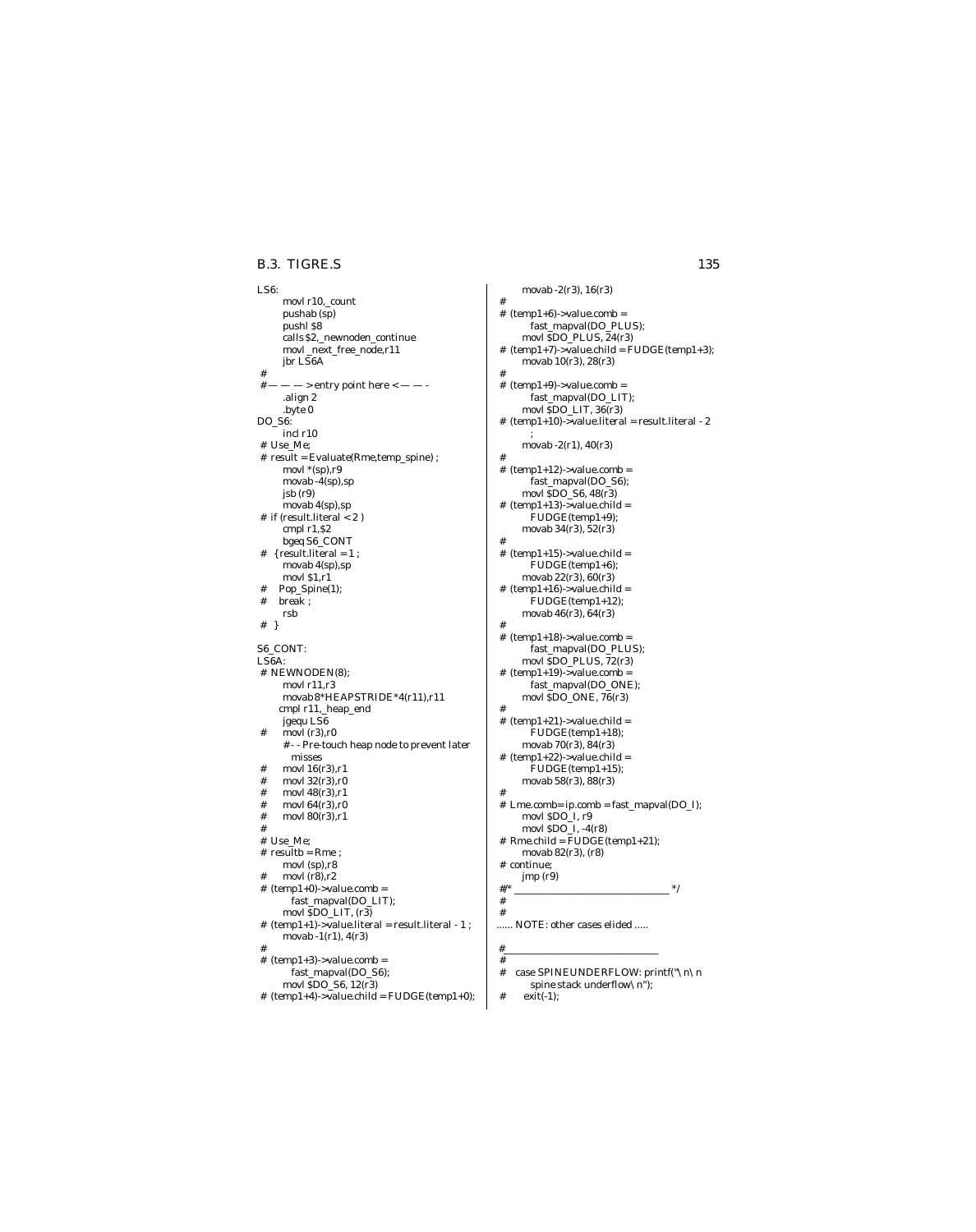.align 2 .byte 0 SPINE\_UNDER: pushab LC2 calls \$1,\_printf mnegl \$1,-(sp) calls \$1,\_exit jbr TEMPRSB #\_\_\_\_\_\_\_\_\_\_\_\_\_\_\_\_\_\_\_\_\_\_\_\_\_\_\_\_\_\_\_ # default: printf("\n\n jump to bad combinator\n"); # exit(-1); # } .align 2 .byte 0 BAD\_COMBINATOR: pushab LC3 calls \$1,\_printf mnegl \$1,-(sp) calls \$1,\_exit jbr TEMPRSB #\_\_\_\_\_\_\_\_\_\_\_\_\_\_\_\_\_\_\_\_\_\_\_\_\_\_\_\_\_\_\_ # return(result);  $\begin{array}{c} \# \\ \# \\ \end{array}$  } # while (TRUE);<br># return(result): return(result): # } L9: # ensure that temp\_spine is maintained TEMPRSB: movl \_next\_free\_node,r11 movl \_spine\_stack,r8 rsb #\_\_\_\_\_\_\_\_\_\_\_\_\_\_\_\_\_\_\_\_\_\_\_\_\_\_\_\_\_\_\_

# int mapval(int toknum )

 # { return(toknum);} # /\* this translates token integers to

# **B.4. MIPS.S**

.verstamp 1 31

```
 # TIGRE implementation: MIPS.S
 # MIPS R2000 version of kernel for reduction
      engine
```
 # (C) Copyright 1989 Philip Koopman Jr. # Last update: 4/17/89

```
 # REGISTER ASSIGMENTS: (* indicates
     automatically saved register)
```
- $\begin{array}{cc} \text{\#} & 0 \text{- zero} \\ \text{\#} & 1 \text{- reser} \end{array}$
- 1 reserved for assembler use (macro

execution addresses \*/ .align 1 .globl \_mapval \_mapval: .word 0x0 movl 4(ap),r0 addl $2 r0,r0$ addl2 r0,r0 jcc Lmap2 movl \$END\_TABLE-TABLE,r0 Lmap2: movab TABLE(r0),r0 cmpl r0,\$END\_TABLE jlss Lmap1 movl \$END\_TABLE,r0 Lmap1: movl (r0),r0 ret # NOTE: all entry points are constrained to be aligned as evenly divisible by  $4 + 1$ .align 2 .long BAD\_COMBINATOR # .long BAD\_COMBINATOR # TABLE: .long BAD\_COMBINATOR #0th element .long  $DO_I$  # 1 .long  $DO_K$  # 2 .long  $DO_S$  # 3 .long DO\_SPRIME # 4 . $long DO_B$  # 5 .long  $DO_C$  # 6 ...... NOTE: other cases elided ..... .long BAD\_COMBINATOR # END\_TABLE: .long BAD\_COMBINATOR # 1

instructions)  $\begin{array}{ll} \text{\#} & 2 \text{ - result return register} \\ \text{\#} & 3 \text{ - xx} \end{array}$  $\begin{array}{cc} \# & 3 - x x \\ \# & 4 \\ \# & 5 \end{array} .$  $4 -$  # 5 - # 6 - # 7 -  $# 8 - store scratch$ <br> $# 9 - scratch$  $\stackrel{+}{\phantom{}_{\cancel{+}}} 9$  - scratch<br> $\stackrel{+}{\phantom{}_{\cancel{+}}}\ 10$  - ip  $# 10 - ip$ <br> $# 11 - res$  $# 11 - resulta$ <br> $# 12 - resultb$ 12 - resultb  $\begin{array}{cc} \text{\#} & 13 \\ \text{\#} & 14 \end{array} \text{\large .}$  $\begin{array}{cc} \text{\#} & 14 \\ \text{\#} & 15 \end{array} \text{\large .}$  $15 -$ 

# \* 16 - temp\_spine (spine stack pointer)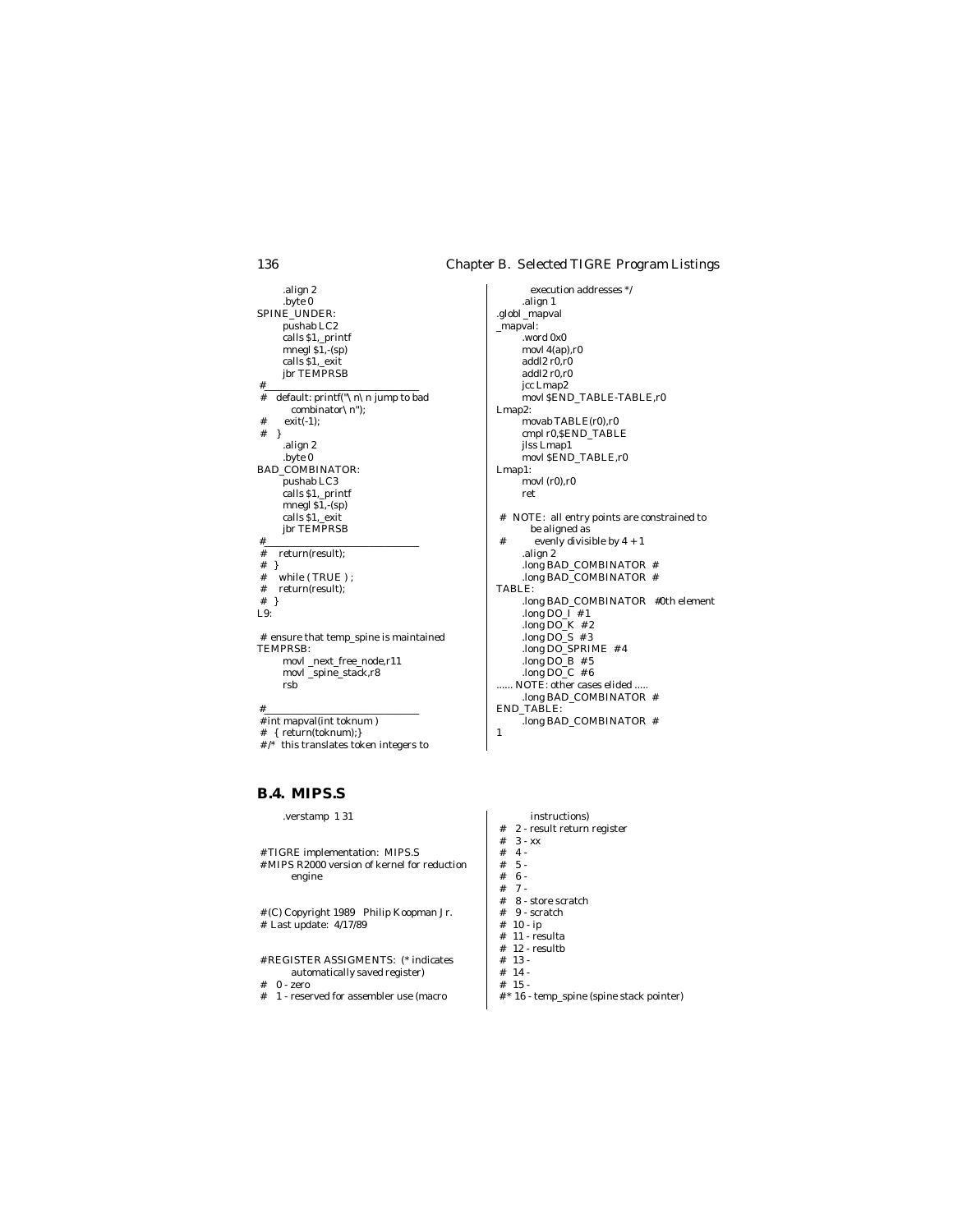B.4. MIPS.S

# \* 17 - parent\_ptr  $\#$ \* 18 - temp<br/>1  $\overset{\shortparallel}{\#}$  \* 19 - temp2 # \* 20 - temp3  $# * 21$  - me\_ptr<br> $# * 22$  - next\_free\_node  $# * 23$  - count # 24 - $\#$  25 - load scratch  $\#$   $\,$  26 - reserved for OS # 27 - reserved for OS  $\#$  28 - gp, reserved for OS # 29 -  $sp$ # \* 30 -  $\dot{\mathbf{x}}$ x # 31 - ra, link register for subroutine calls ### 76(sp) - ip ### 84(sp) - result .globlEvaluate  $\log$  2 17 # 17  $\{$ .ent Evaluate 2 Evaluate:  $\Omega$ .option subu \$sp, 96 \$6,104(\$sp) **SW**  $$31, 52(Ssp)$ **SW**  $$22, 44(Ssp)$  $\operatorname{\sf sd}$ \$20, 36(Ssp)  $\operatorname{\sf sd}$  $\operatorname{\textbf{sd}}$  $$18, 28(Ssp)$  $\operatorname{\sf sd}$  $$16, 20(Ssp)$ 0x80FF0000, -52 .mask .frame Ssp, 96, \$31  $loc$  2 28 # 28  $ip = root$ ; addu \$14, \$sp, 84 addu \$15, \$sp, 100 .set noat  $$1,0(S15)$  $\mathbf{lw}$  $$1,0(S14)$ sw .set  $at$ .loc  $229$  $# 29$  temp\_spine = spine\_ptr;  $\mathbf{lw}$  $$16, 104(Ssp)$  $\mathbf{lw}$ \$10,  $84(Ssp)$  # get ip into r10  $\mathbf{w}$ \$23, count \$22, next\_free\_node  $\mathbf{w}$ SMY\_EVAL jal # break - - return to calling routine **SBREAK:** .loc 2575 # 575 return(result); \$11,92(\$sp)  $\operatorname{\textbf{sw}}$ 

- sw \$23, count
- \$22, next\_free\_node sw

addu \$2, \$sp, 92 lw \$8,96(\$sp) .set noat  $$1,0(S2)$  $\mathbf{lw}$  $$1,0(S8)$ **SW** .set  $at$ move \$2, \$8  $\operatorname{ld}$ \$16, 20(\$sp)  $\operatorname{ld}$  $$18, 28(Ssp)$  $\operatorname{Id}$ \$20, 36(\$sp)  $\mathbf{Id}$ \$22, 44(\$sp)  $\mathbf{lw}$  $$31, 52(Ssp)$ addu Ssp, 96  $\overline{331}$  $\mathbf{j}$ # Lightweight subroutine call routines SMY\_BREAK: lw \$31,0(\$16) addu \$16, \$16, 4 # pop address \$31  $j$ .set noreorder<br>SMY\_EVAL:  $\frac{1}{2}$ addu \$16, \$16, -4 sw \$31,0(\$16)  $#$  $#$  Threading loop STHREAD:  $\#$  30  $\,$  do  $\,$ # 31  $\{$  /\* important: code and data must be in same address space!! \*/  $#32$ while  $($ ! (ip.comb & 1))  $\prime^*$  cures an R2000 cc bug  $^*/$ bltz \$10, \$FOUND\_COMB addu \$9, \$10, 4 # delay slot<br>\$THREAD\_LOOP: while  $( IS_PTR(ip.ptr)$  ) \*/ #  $33$ /\*  $# 34$ ₹  $ip. ptr = UNFUDGE (ip. ptr);$ # 38 # 39 \*( $\cdot$ -temp\_spine) = ip.ptr+1; /\* push node onto stack  $*/$ #  $40$  $ip = ip.ptr$ -value; /\* set ip to child of left node \*/ #  $44$ addu \$16, \$16, -4  $lw$  \$10, 0(\$10) sw \$9,00\$16) bgez  $$10, $THREAD\_LOOP$ addu \$9, \$10, 4 # delay slot \$FOUND\_COMB: # 46 /\* now we point to a combinator<br>node \*/ # 47 if (temp\_spine < spine\_start) spine\_overflow $\vec{0}$ ;  $#$ 

lw \$15, spine\_start

- bgeu \$16, \$15, \$35
- jal spine\_overflow

 $^{\#}$ 

 $#$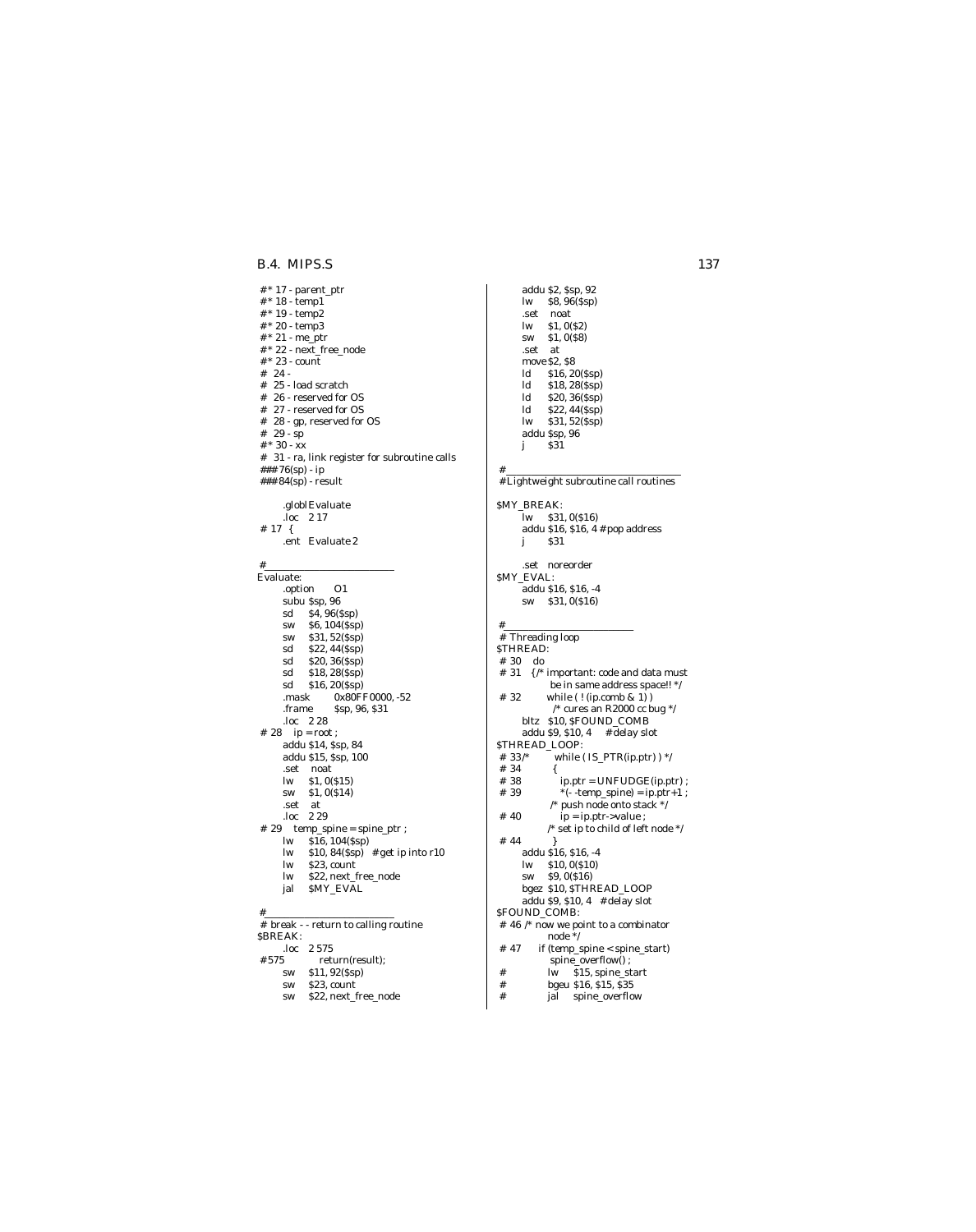$\pm$  $$35:$ #  $53$  count += 1;  $# 62$ switch(ip.comb) # highest bit  $s\tilde{1}$  \$10, \$10, 1 # extra shift right required for now  $\frac{1}{\text{sr}}$   $\frac{1}{\text{sr}}$   $\frac{1}{\text{sr}}$   $\frac{1}{\text{sr}}$   $\frac{1}{\text{sr}}$   $\frac{1}{\text{sr}}$  $$10$  $\mathbf{i}$ addu \$23, \$23, 1 .set  $\;$  reorder  $# \; case I$ .loc 271 .set noreorder .align  $\overline{3}$ \$DO\_I: Use\_Me;  $#$  $lw$   $\bar{S}21,0(S16)$ # 72 ip = Rme ;<br># 73 Pop\_Spine(1); addu \$16, \$16, 4  $\mbox{lw} \quad \mbox{$10,0 ($21$)}$ # 74 continue; b STHREAD # delay slot - - can't load \$10 nop .set reorder  $\frac{1}{4}$  case K  $loc$  282 .set noreorder .align  $\sqrt{3}$ SDO\_K:  $\ensuremath{\text{Use\_Me}}$  ;  $\#$  $lw$   $$21,0(S16)$ # 72  $ip = Rme$ ; # 73 Pop\_Spine(2); addu \$16, \$16, 8  $lw$  \$10,0(\$21) # 74 continue: b STHREAD # delay slot - - can't load \$10 nop  $Use_Me$ ;  $#$  $\overline{\text{S21,0}}(816)$  $#$ #100 Useparent;  $#$  $\mathbf{lw}$  $$17, 4(S16)$  $# 82$  Rparent = ip = Rme; # 83 Pop\_Spine(2);  $#$  $lw$  \$10, 0(\$21) addu \$16, \$16, 8  $#$  $$10.0(S17)$  $#$ **SW** Lparent.comb = do\_i\_value.value.comb  $#244$  $\cdot$ # 84 continue;  $\operatorname{lw}$ \$9, do\_i\_value  $#$  $\#$  $\mathbf b$ **STHREAD**  $#$  $$9, -4(S17)$ # delay slot  $\#$ sw .set reorder

 $#$  case S  $loc$  292 .set noreorder .align 3 SDO\_S:  $# 92$  NEWNODE2; lw \$15, heap\_end addu \$18, \$22, 0 addu \$19, \$22, 8 bltu \$18, \$15, \$39 addu \$22, \$22, 16 # delay slot .set  $\;$  reorder # - - garbage collection - -\$22, next\_free\_node  $sw$ **SW** \$23, count move \$4, \$16 \$5, nodea la \$6, nodeb la newnode2\_continue jal lw  $$18, nodea$  $\mathbf{lw}$ \$19, nodeb  $\mathbf{lw}$ \$22, next\_free\_node  $\pm$ S39: .set noreorder Use Me:  $#$  $lw$  \$21, 0(\$16)  $#100$ Useparent:  $\mathbf{w}$  $$17, 4(S16)$ # 99 Ltemp1 = ip  $=$  Rme;  $#101$  $Ltemp2$  $=$  Rparent ;  $$10, 0(S<sub>21</sub>)$  $\operatorname{lw}$  $\mathbf{lw}$ \$9,0(\$17)  $$10, 0(S18)$ sw #  $102$ Pop\_Spine(1);  $#103$ Useparent;  $\label{eq:1} \mathbf{Rtempl}=\mathbf{Rtemp2}=\mathbf{Rparent}\;;$ #  $104$  $$17, 8(S16)$ <br> $$9, 0(S19)$  $\mathbf{w}$ **SW** \$8,0(\$17)  $\mathbf{w}$ addu \$16, \$16, 4 \$8, 4(\$19) **SW**  $$8, 4(S18)$ **SW** #  $105$  $Rparent.child = FUDGE(temp2)$ ; **SW**  $$19,0(S17)$  $Lparent.child = FUDGE(temp1);$  $#106$  $$18, -4(517)$ **SW**  $# 107$  $*(temp\_spine) = temp1+1 ;$  $#108$ continue; addu \$9, \$18, 4 **STHREAD**  $\mathbf b$ \$9,0(\$16) # delay slot  $\operatorname{\textbf{SW}}$ .set reorder

### $# \case B$ .loc 2 142 .align  $\overline{\mathbf{3}}$ .set  $noreorder$

### 138

 $#$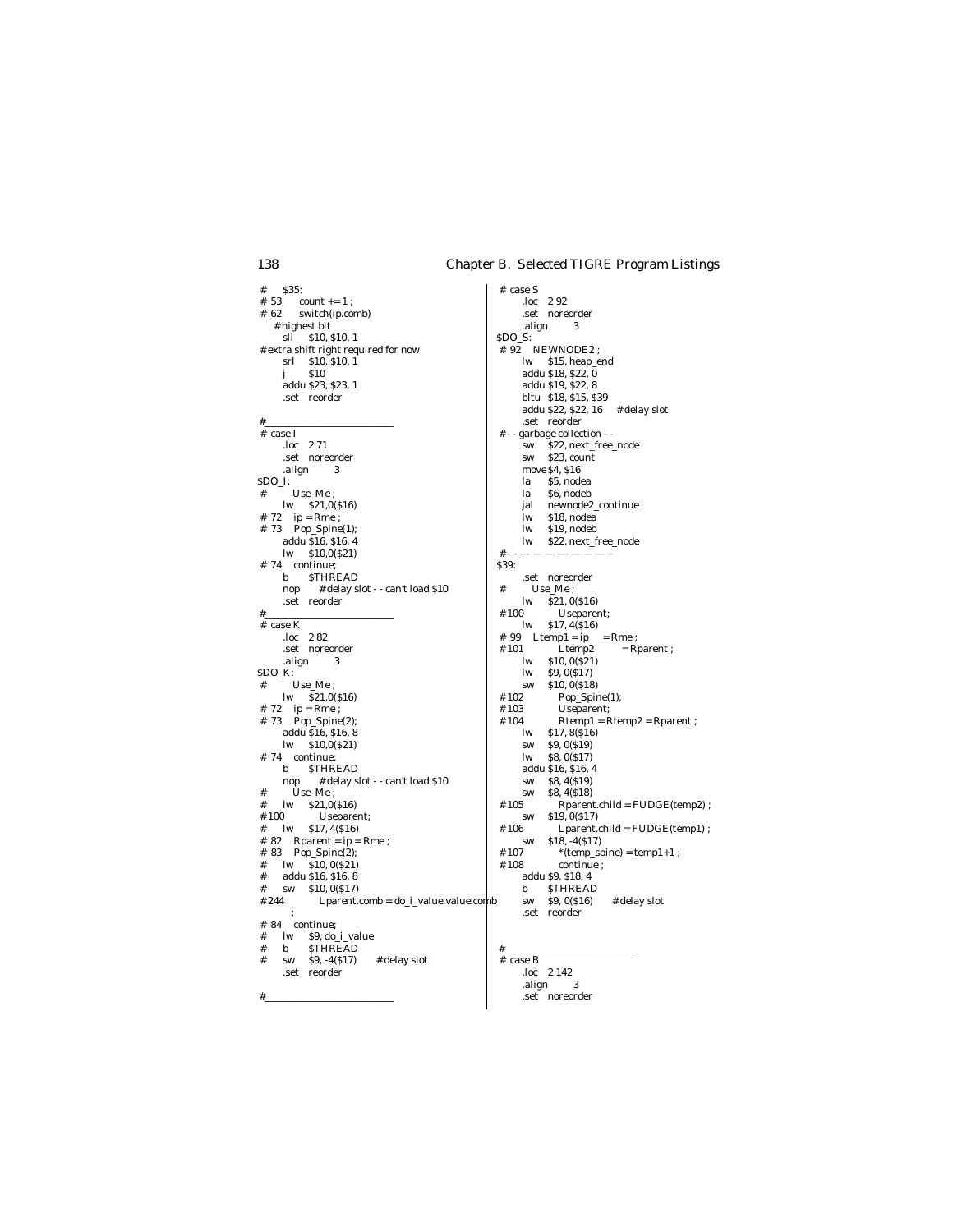### **B.4. MIPS.S** 139

\$DO\_B: # NEWNODE1; lw \$15, heap\_end addu \$18, \$22, 0 bltu \$18, \$15, \$B\_OK addu \$22, \$22, 8 # delay slot .set reorder # - - garbage collection - -  $$22$ , next\_free\_node sw \$23, count move \$4, \$16 jal newnode\_continue move \$18, \$2 lw \$22, next\_free\_node # - — — — — — — — — — — — - .set noreorder \$B\_OK: # Use\_Me ; # Use\_Parent; lw \$17, 4(\$16) lw \$21, 0(\$16)  $# \quad ip = Rme ;$  # Ltemp1 = Rparent ; lw \$9, 0(\$17) lw \$10, 0(\$21) sw \$9, 0(\$18) # Pop\_Spine(2) ; # Use\_Me ;  $#$  Lme = ip ;  $#$  Rtemp1 = Rme; lw \$21, 8(\$16) addu \$16, \$16, 8 lw \$8, 0(\$21) sw \$10, -4(\$21) sw \$8, 4(\$18) # Rme.child = FUDGE(temp1) ; # continue; b \$THREAD sw \$18, 0(\$21) # delay slot .set reorder #\_\_\_\_\_\_\_\_\_\_\_\_\_\_\_\_\_\_\_\_\_\_\_\_\_\_ # case C .loc 2 190 .align 3 .set noreorder \$DO\_C: # NEWNODE1; lw \$15, heap\_end addu \$18, \$22, 0 bltu \$18, \$15, \$C\_OK addu  $$22, $22, 8$  # delay slot .set reorder # - - garbage collection - sw \$22, next\_free\_node<br>sw \$23, count  $$23, count$ move \$4, \$16 jal newnode\_continue move \$18, \$2 lw \$22, next\_free\_node

# - — — — — — — — — — — — -

.set noreorder \$C\_OK: # Use\_Me ;  $# Ltemp1 = ip = Rme ;$  # Pop\_Spine(1); # Use\_Parent;  $\overline{\text{lw}}$  \$21, 0(\$16) addu \$16, \$16, 4 lw \$10, 0(\$21) lw \$17, 4(\$16) sw \$10, 0(\$18) # Use\_Me ; # Rtemp1 = Rparent ; lw \$8, 0(\$17) lw \$21, 0(\$16) sw \$8, 4(\$18) # Rparent = Rme ;  $#$  Lparent.child = FUDGE(temp1) ; lw \$9, 0(\$21) sw \$18, -4(\$17) sw \$9, 0(\$17)  $# * (temp\_spine) = temp1+1 ;$ addu \$8, \$18, 4 # continue ; b \$THREAD sw \$8, 0(\$16) # delay slot .set reorder #\_\_\_\_\_\_\_\_\_\_\_\_\_\_\_\_\_\_\_\_\_\_\_\_\_\_ # case IF .loc 2 237 .set noreorder .align 3 \$DO\_IF:  $\#$   $\;$  Use\_Me ; lw \$21, 0(\$16) # result = Evaluate(Rme,temp\_spine) ;  $\#$  - - The 'me' slot on the spine stack holds the data save item slot. jal \$MY\_EVAL lw \$10, 0(\$21) # delay slot  $\#$  238 Pop\_Spine(1);<br> $\#$  Use Me :  $#$  Use\_Me;<br> $#239$  Use # 239 Use\_Parent;<br># 240 if (result.lite)  $\begin{array}{ll}\n 0 & \text{if (result.literal)} \\
 \text{lw} & \text{$21, 4 ($16)}\n \end{array}$ lw \$21, 4(\$16) lw \$17, 8(\$16) beq \$11, \$0, \$51 addu \$16, \$16, 4 # delay slot  $# 241$  { ip = Rparent = Rme ; lw \$10, 0(\$21) lw \$9, do\_i\_value<br>sw \$10, 0(\$17)  $$10, 0(817)$ addu \$16, \$16, 8 **STHREAD** sw  $$9, -4(S17)$  # delay slot<br>2 }  $# 242$ \$51: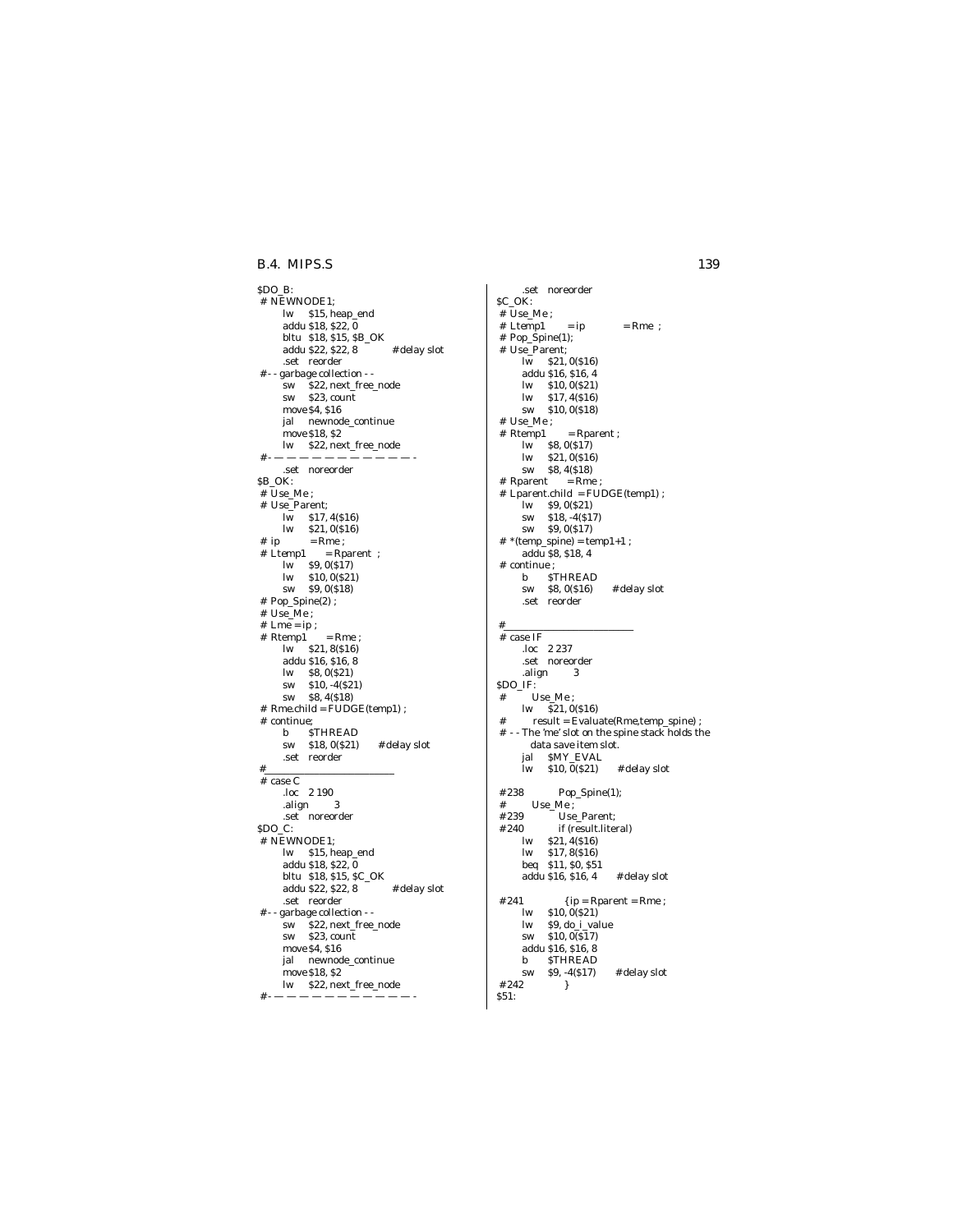else  $\{ {\rm ip = Rparent}\; ; \}$ # pop address - - delay slot  $# 243$  $\mathbf{w}$  $$10, 0(S17)$ .set reorder  $#244$ Lparent.comb = do\_i\_value.value.comb  $#$  $\cdot$ # 245 Pop\_Spine(2);  $# case 1$  $#246$  $\frac{1}{1}$  continue; # case TRUE \$9, do\_i\_value .loc 2 387  $1<sub>w</sub>$ addu \$16, \$16, 8 .set noreorder  $\mathbf b$ **STHREAD** .align 3 SDO\_TRUE:  $sw$  $$9, -4(S17)$ # delay slot .set reorder SDO ONE:  $\#$  387 #388  $#$  $\frac{1}{4}$  case LIT  $loc$  2 254 .set noreorder  $\sqrt{331}$  $\mathbf{i}$ .align  $\,$ 3 SDO\_LIT: .set reorder Use\_Me;  $\#$ # 254  $result = Rme$ ; #  $255$  $Pop\_Spine(1)$ ;  $\#$  256 break;  $# case +$  $\mathbf{w}$ \$21,0(\$16) .loc 2 355  $1<sub>w</sub>$ \$31,4(\$16) .set noreorder  $\mathbf{w}$  $$11, 0(S21)$ .align 3 SDO PLUS: \$31 i addu \$16, \$16, 8  $Use\_Me$  ;  $#$  $\# \; \text{pop address } \; \text{- delay slot} \\ \text{.set } \; \text{reorder}$ #355  $#$  $#$  case NOT  $.$ loc 2 310 ľw .align  $\overline{3}$ set noreorder<br>\$DO\_NOT: #356  $\mathbf{w}$  $\#$  Use\_Me ;  $#357$  $\frac{1}{2}$  lw \$21, 0(\$16)<br># result = Evaluate(Rme,temp\_spine); addi \$16, -4 jal # spine stack parameter element  $i_{\rm w}$ jal SMY\_EVAL  $$10, 0(S21)$  $\mathbf{w}$ # delay slot #358 addi \$16, 4 #359  $\#$  Use\_Me ;  $\mathbf{w}$  $\overline{\text{lw}}$  \$21, 0(\$16)  $\mathbf{lw}$  $* result. \text{literal} = ! \text{ result. literal};$ <br>seq \$11, \$11, 0  $#360$  $\#$  Rme = result ; #361 sw  $$11,0(S21)$  $\# \; \; Lme.comb \quad = do\_lit\_value.value.comb \; ;$  $#362$  $\begin{array}{r}\n# \text{ Line.comD} = \text{do\_n\_val} \\
\text{\# Pop\_Spine(1)} \\
# \text{ break} \\
 \text{lw} \quad \text{$9, do\_lit\_value}\n\end{array}$ #363 break;  $\mathbf{w}$ sw addi \$16,4  $\mathbf{lw}$  $lw$  \$31, 0(\$16)  $$9, -4(817)$  ${\bf sw}$  $$9, -4(S21)$  $$31$  ${\bf SW}$  $\mathbf{i}$  $$31$  $\mathbf{i}$ addu \$16, \$16, 4

 $\operatorname{result.literal} = 1$  ; 8 break ;<br>lw \$31, 0(\$16)<br>addu \$11, \$0, 1 addu \$16, \$16, 4 # pop address - - delay slot  $\overline{\text{S21}}$ , 0(\$16)  $result = Evaluate(Rme, temp\_spine);$ # -- The 'me' slot on the spine stack holds the data save item. jal SMY\_EVAL \$10,0(\$21) # delay slot Useparent;  $$17, 4($16)$  $resultb =$ Evaluate(Rparent,temp\_spine);  $sw = $11, 0(s_1^6)$ SMY\_EVAL  $$10, 0(817)$ # delay slot  $result.$ literal = result.literal + resultb.literal; Use\_Parent;  $$12,0($16)$ \$17,4(\$16) addu \$11, \$12, \$11  $\label{eq:parameter} \textbf{Rparent} = \textbf{result}~;$ Lparent.comb = do\_lit\_value.value.comb;  $\operatorname{Pop\_Spine}(2)$  ; \$9, do\_lit\_value  $$11,0(S17)$  $$31, 8(S16)$ addu \$16, \$16, 12

 $\#$  pop address & spine stuff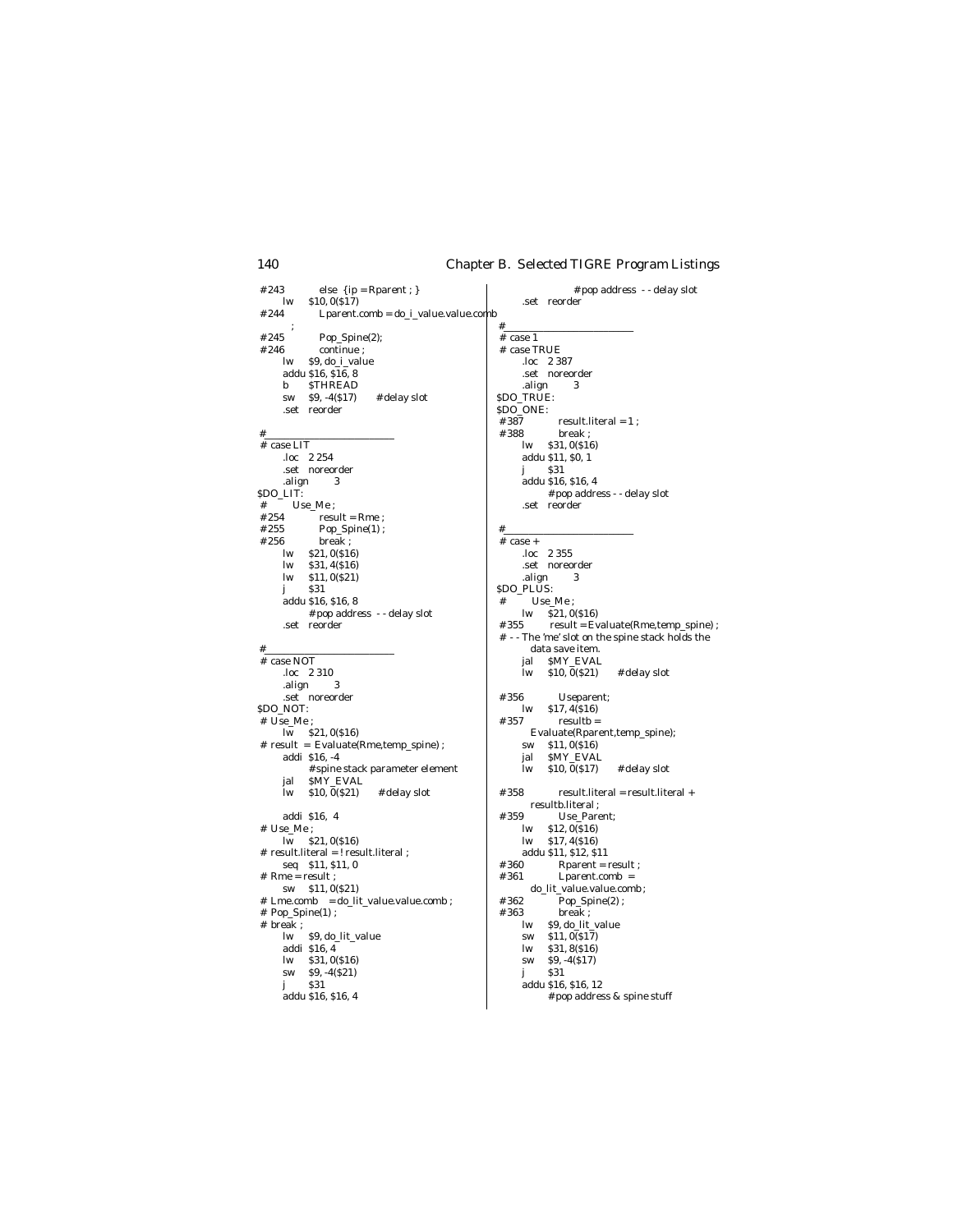### B.4. MIPS.S

```
.set reorder
```

```
\frac{1}{4} case AND
      .loc 2494
      .align
               \overline{\phantom{a}3}.set noreorder
$DO_AND:
# Use_Me;
     \overline{\text{lw}} $21, 0($16)
# result = Evaluate(Rme, temp\_spine);# -- The 'me' slot on the spine stack holds the
       data save item.
     jal MY_EVAL<br>lw $10, 0(S21)# delay slot
# if(result.literal)
    beq $11, $0, $AND_FALSE<br>{ Use_Parent;
      \mathbf{lw}$17,4(S16)#delay slot
#resultb = Evaluate(Rparent, temp\_spine);jal $MY_EVAL
      ľw
           $10, 0(S17)# delay slot
     if (resultb.literal) result.literal = TRUE;<br>else result.literal = FALSE;
##beq $11, $0, $AND_FALSE
             # delay slot
     \bf{nop}$11, 1\ln\#\rightarrow\# else result.literal = FALSE;
$AND_FALSE:
# Use_Parent;
     lw $17, 4($16)
# Rparent = result;
\# Lparent.comb = do_lit_value.value.comb;
\# Pop_Spine(2) ;
\# break ;
     lw $9, do_lit_value<br>sw $11, 0($17)
            $31, 8(S16)\mathbf{w}$9, -4(817)SW
            $31
     \mathbf{i}# pop address & spine stuff
      addu $16, $16, 12
      .set reorder
#\frac{1}{4} case OR
     loc 2 514
                 \overline{3}.align
      .set noreorder
$DO_OR:# Use Me:
     \overline{\text{lw}} $21, 0($16)
 # result = Evaluate(Rme,temp_spine);
 # -- The 'me' slot on the spine stack holds the
       data save item.
      jal $MY_EVAL
                            \# delay slot
     lw $10, 0($21)
```
# if(!result.literal) bne \$11, \$0, \$OR\_TRUE  $\overline{\text{Use} \text{Parent}}$  $#$  $$17, 4(S16)$ # delay slot lw  $resultb = Evaluate(Rparent, temp_spine);$ jal SMY\_EVAL  $i_{\rm w}$  $$10, 0(S17)$ # delay slot  $% \left( \left( \mathbf{r}\right) \right)$  if (!resultb.literal) result.literal = FALSE ;  $\pm$ else result.literal = TRUE; beq \$11, \$0, \$OR\_FALSE nop # delay slot  $#$  $\rightarrow$ else  $result.$ literal = TRUE ;  $#$ SOR\_TRUE: li \$11, 1 **SOR\_FALSE:** # Use\_Parent;  $\overline{\text{lw}}$  \$17, 4(\$16) # Rparent = result ; # Lparent.comb = do\_lit\_value.value.comb;  $# Pop\_Spine(2)$ ;  $# break;$ \$9, do\_lit\_value  $\mathbf{lw}$  $$11.0(S17)$  $\mathbf{S}$  $$31, 8(S16)$  $\mathbf{w}$  $$9, -4(517)$ **SW**  $\overline{\textbf{331}}$ j addu \$16, \$16, 12 # pop address & spine stuff .set reorder  $\#$  case  $P$  $loc$  2.538 .align  $_{3}$ .set noreorder  $SDO$   $P:$  $\#$  /\* P returns the address of the parent node RHS as its \* result. Also, all I-nodes between the  $#$ parent and \* me nodes are shorted by re-writing Lparent. \* 1) comparisons can compare on this  $\overline{t}$ address.  $#$  $^\ast$  2) The U operator can then look at the result & LHS #  $*/$ # Use\_Parent;  $lw$  \$17, 4(\$16)  $# Use_Me$  $\overline{\text{lw}}$  \$21, 0(\$16) # result.child = parent\_ptr - 1; addu \$11, \$17, -4 # Lparent.child = FUDGE(me\_ptr - 1);  $# Pop\_Spine(2);$  $#$  break; addu \$8, \$21, -4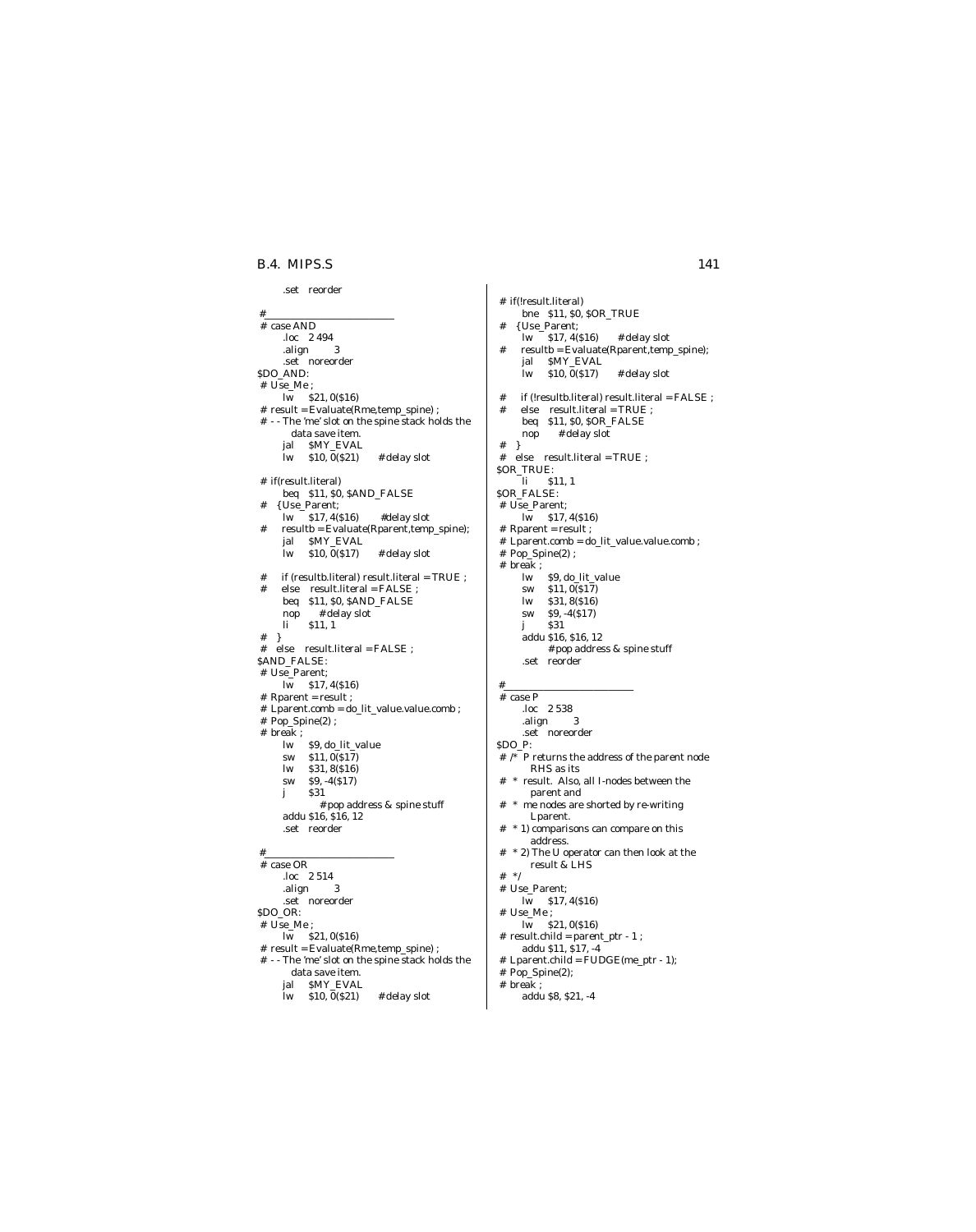$$31, 8(S16)$  $\mathbf{u}$ **SW**  $$8, -4(817)$  $\mathbf j$  $S31$  $*$  pop address & spine stuff<br>addu \$16, \$16, 12 .set reorder  $#$  $\#$  case U  $.$ loc 2 549 .align  $\overline{3}$ .set noreorder SDO\_U:  $#$  /\* Evaluate Rparent subtree. That<br>subtree's P combinator \* will return pointer to RHS of node, and  $#$ guarantee that  $#$ \* the LHS of that node points to the node whose  $\operatorname{RHS}$ # \* contains the other pair parameter. #  $\hspace{0.1cm}$  \*/ # Use\_Parent;  $lw$  \$17, 4(\$16)  $\#$  /\* use temp2 as a scratch pointer to the P subtree \*/  $\#$  /\* apparent bug in TURBOC won't allow  $temp2 = Evaluate(...).ptr; */$ # result = Evaluate(Rparent,temp\_spine) ; # spine stack parameter element addu \$16, \$16, -4 jal SMY\_EVAL  $\overline{1}w$  \$10, 0(\$17) # delay slot addu \$16, \$16, 4 # NEWNODE1; lw \$15, heap\_end addu \$18, \$22, 0 bltu \$18, \$15, \$U\_OK # delay slot addu \$22, \$22, 8 .set reorder # - - garbage collection - -\$22, next\_free\_node **SW**  $$23, count$ sw move \$4, \$16 jal newnode\_continue move \$18, \$2 lw \$22, next\_free\_node  $# -$ .set noreorder  $SU$  OK: # temp2 = result.ptr ;  $-$  just use \$11 for temp2 # Use\_Parent ;  $\overline{\text{lw}}$  \$17, 4(\$16)  $# Use_Me ;$  $\overline{\text{lw}}$  \$21, 0(\$16) # Lparent.child = FUDGE(temp1); sw  $$18, -4(S17)$  $#$  Rparent =  $Rtemp2$  ;

 $=$  (UNFUDGE( # Rtemp1 Ltemp2.child)+1)->value;  $lw = S\hat{9}$ ,  $0(S11)$  $$8, 4(S11)$  $\mathbf{w}$  $$9,4(S9)$  $\mathbf{w}$  $\mathbf{w}$  $$10, 0(S21)$  $$8,0(S17)$ sw  $$10, 0(S18)$  $\operatorname{\textbf{sw}}$  $\mathbf{sw}$ \$9,4(\$18)  $#$  \*(temp\_spine) = temp1+1 ; # continue; addu \$9, \$18, 4 **STHREAD**  $h$  $$9,0(S16)$ # delay slot  $\operatorname{SW}$ .set reorder ...... NOTE: other cases elided ..... # case SPINE UNDERFLOW align 3<br>SSPINE\_UNDERFLOW:  $\frac{1}{4}$  566  $#567$  $/$  $*$  $#568$ case SPINE\_UNDERFLOW:  $#569$ printf("\n\n spine stack underflow\n");  $1a$  \$4, \$\$64 jal printf  $loc$  2 570 #570  $ext(-1);$ <br>\$4, -1  $\mathbf{h}$ jal exit .set reorder  $*$ / # $/$ \* # /\* Supercombinator definition for nfib \*/  $#$ ##define fast\_mapval(x)  $((x * 4) + 1)$  $#$ .align  $\overline{3}$ # case DO\_S6: .align 3 .set noreorder SDO\_S6: # Use\_Me;  $\frac{1}{2}$  kw \$21, 0(\$16)  $# result = Evaluate(Rme, temp\_spine);$ addi \$16, -4 # spine stack parameter element jal SMY\_EVAL  $$10, 0(S21)$ # delay slot  $\mathbf{w}$ 

 $#$  if (result.literal < 2)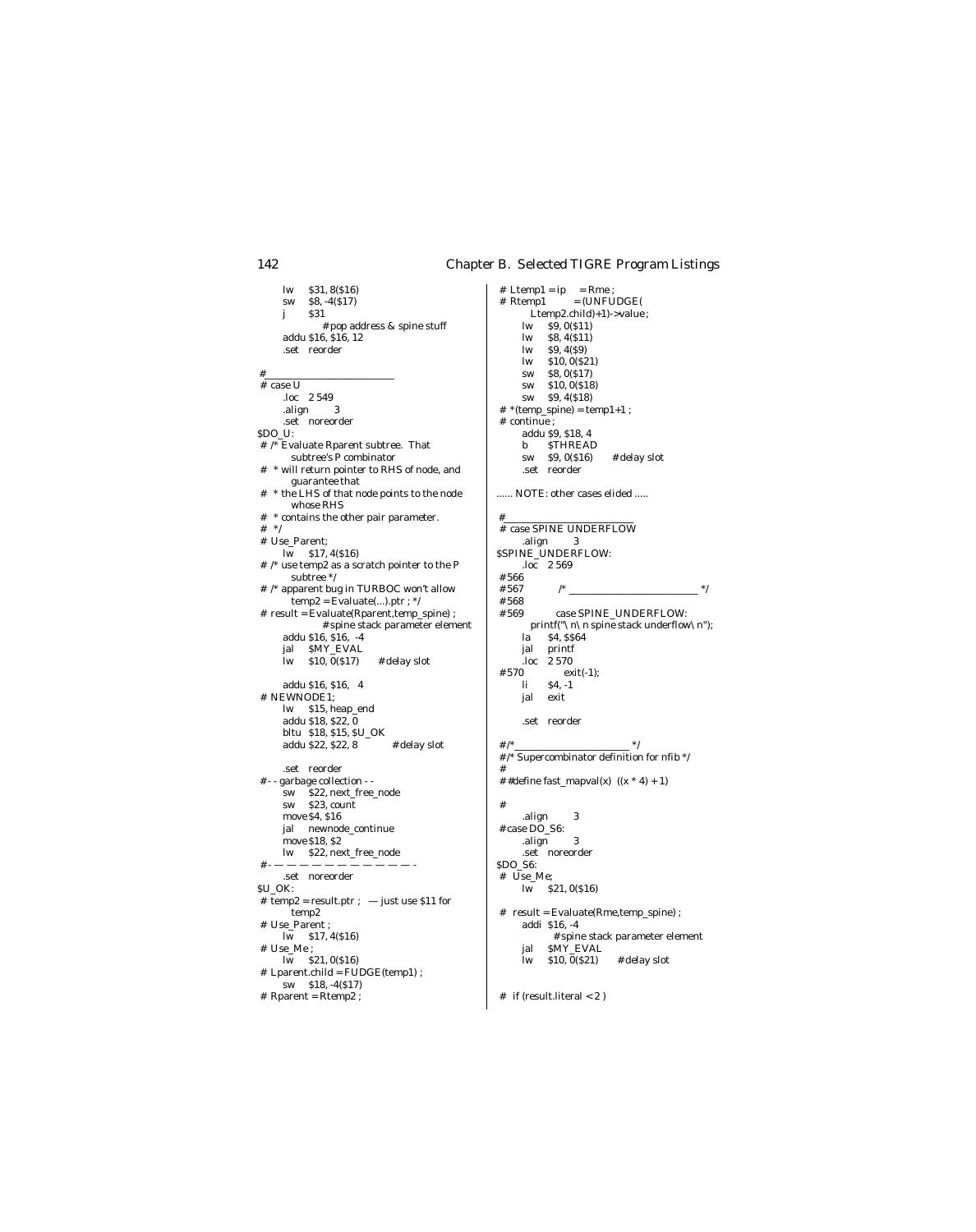### B.4. MIPS.S

```
bge $11, 2, $S6_A
     addi $16, 4
                     # delay slot
   {result. literal = 1 ;
#Pop_Spine(1);
#break;#\mathbf{w}$31, 4(S16)\mathbf{li}$11, 1$31j
     addu $16, $16, 8
           # pop address - - delay slot
\# \quad }
SS6_A:
     .set noreorder
## NEWNODEN(8);
     lw $15, heap_end
     addu $18, $22, 0
     subu $15, $15, 8*8
           # number of cells allocated
     bltu $18, $15, $S6_OK
     addu $22, $22, 8*8 # delay slot
      .set reorder
\frac{\text{# -} \cdot \text{garbage collection -}}{\text{sw}} $11, -4($16)
           $23, count
     SW
           $22, next free node
     SW
     \mathbf{h}$4, 8 # number of nodes to allocate
     move $5, $16
     jal newnoden_continue
     move $18, $2
     \mathbf{lw}$22, next_free_node
           $11, -4(S16)\mathbf{lw}\overline{H}.set noreorder
$S6 OK:
# load table address into $19
     la $19, STABLE
#Use Me;
     \overline{\text{lw}} $21, 0($16)
# (temp1+0)->value.comb =
       fast_mapval(DO_LIT);
#temp1+1)->value.literal = result.literal - 1;
     \overline{\text{lw}} $8, 8 *4($19)
     addu $9, $11, -1
     sw $8,0*4($18)
     sw $9, 1*4($18)
# (temp1+2)->value.comb =
       fast_mapval(DO_S6);
# (temp1+3)->value.child =
       \text{FUDGE}(\text{temp1+0});\mathbf{lw}$9,41*4(519)$18,3*4(818)sw
           $9,2*4(S18)sw
  temp1+4-value.comb =
\#fast_mapval(DO_PLUS);
#temp1+5-value.child =
       \text{FUDGE}(temp1+2);
```
 $lw$  \$8,  $9 * 4(519)$ addu \$9, \$18, 2\*4 sw \$8,4\*4(\$18)  $$9,5*4(518)$ **SW**  $temp1+6$ ->value.comb =  $#$ fast\_mapval(DO\_LIT);  $temp1+7$ ->value.literal = result.literal - 2;  $#$  $\ln$  \$8, 8 \*4(\$19) addu \$9, \$11, -2 sw \$8,6\*4(\$18) sw \$9,7\*4(\$18)  $(temp1+8)$ ->value.comb =  $\#$ fast\_mapval(DO\_S6);  $temp1+9$ ->value.child =<br>FUDGE(temp1+6);  $#$  $\frac{1}{9}$  S9, 41 \*4(\$19) addu \$8, \$18, 6\*4 sw  $$9, 8*4(S18)$ sw  $$8, 9*4(S18)$  $(temp1+10)$ ->value.child =  $\text{FUDGE}(\text{temp1+4});$  $(temp1+11)$ ->value.child =  $\#$  $\text{FUDGE}(\text{temp1+8});$ addu \$8, \$18, 4\*4 addu \$9, \$18,  $8*4$ sw \$8, 10\*4(\$18) sw \$9, 11\*4(\$18)  $temp1+12$  ->value.comb =  $#$  $\frac{12}{3}$ <br>fast\_mapval(DO\_PLUS);<br>(temp1+13)->value.child =  $#$ fast\_mapval(DO\_ONE); lw  $\bar{S}8$ ,  $9 * 4(519)$  $\mathbf{lw}$ \$9, 13 \* 4(\$19) \$8, 12\*4(\$18) sw  $\operatorname{\textbf{sw}}$ \$9, 13\*4(\$18)  $\#$  $(temp1+14)$ ->value.child = FUDGE(temp1+12);  $(\text{temp1+15})$ ->value.child =<br>FUDGE(temp1+10);  $#$ addu \$8, \$18, 12\*4 addu \$9, \$18, 10\*4 sw \$8, 14\*4(\$18)  $$9, 15*4(518)$ **SW**  $\#$  Lme.comb = ip.comb = fast\_mapval(DO\_I);  $Rme.child = \overline{F}UDGE(templ+14);$  $\#$  $lw$  \$10,  $1 * 4(519)$ addu \$8, \$18, 14\*4 sw  $$10, -4(S21)$ continue:  $#$ **STHREAD** <sub>b</sub> **SW** \$8,0(\$21) .set reorder  $\#$  /\*  $*$  $#$  $\#$ 

NOTE: other cases elided ..... \$BAD\_COMBINATOR: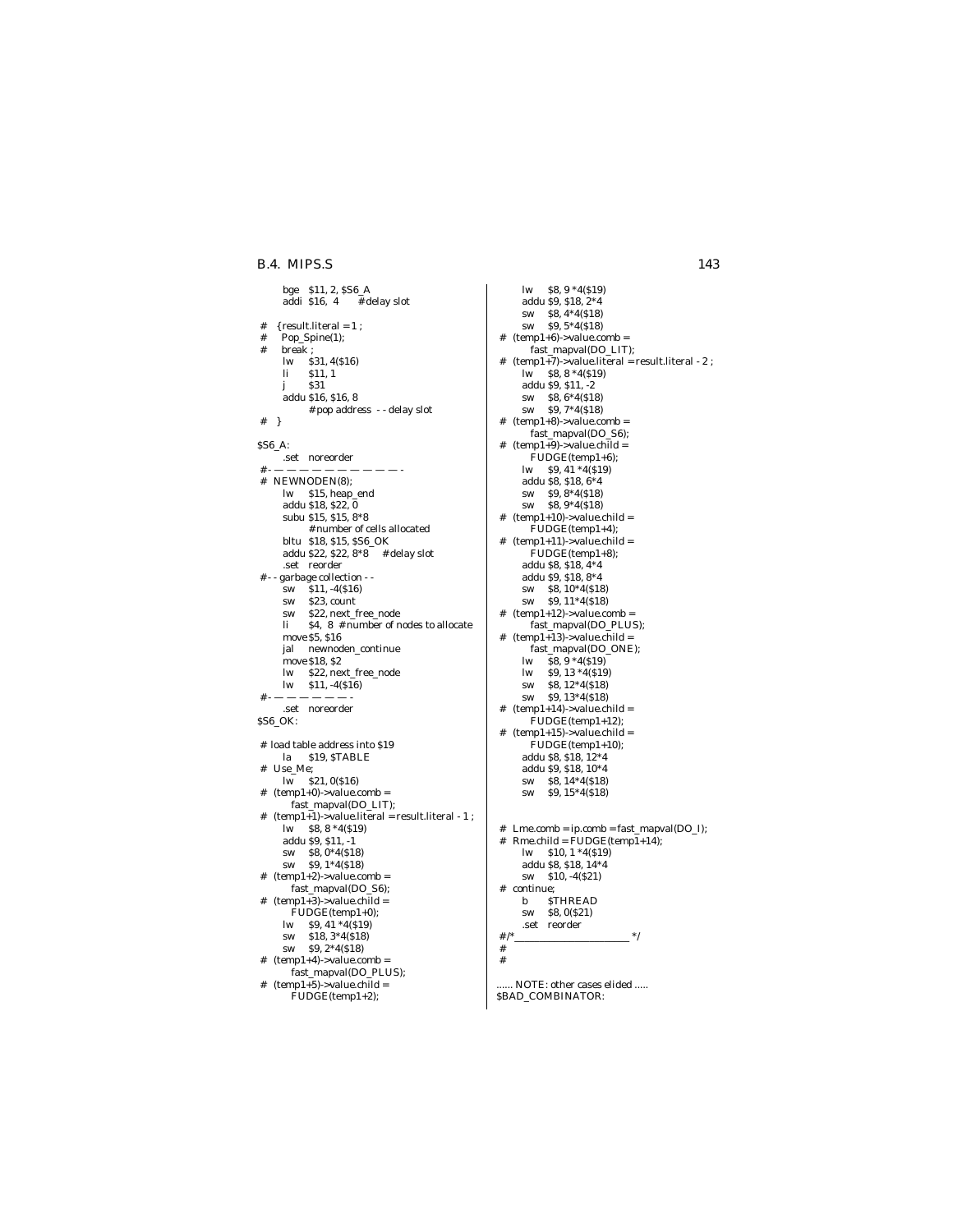$lw$  \$15, STABLE(\$14) .loc 2 572  $#571$ # leave the shift out for now srl \$15, \$15, 1<br>or \$15, \$15, 0x80000000 #572 default: printf("\n\n jump to bad  $#$ combinator $\ln$ ");  $#$ **S4. SS65**  $$15, 4(SSD)$ la **SW**  $return (temp_to knum);$ jal printf  $#587$  $loc$  2 573 move \$2, \$15 # 573  $exit(-1);$ addu Ssp, 8  $\mathbf{li}$  $$4, -1$  $\overline{331}$  $\mathbf{i}$ jal  $ext{ext}$ .loc 2 574 #574  $\#$  case DISPATCH CASE STATEMENT  $\cdots$ SMY\_BREAK  $\mathbf b$ data .rdata .word\$BAD\_COMBINATOR +  $0x80000000$ .end Evaluate .word $$BAD$  COMBINATOR + 0x80000000 .word $$BAD\_COMBINATOR + 0x80000000$  $#$  mapval routine .word\$BAD\_COMBINATOR +  $0x80000000$ .word\$BAD\_COMBINATOR +  $0x80000000$ .text .align  $\sqrt{2}$ **STABLE:** file 2 "kernel.c" .word\$BAD\_COMBINATOR +  $0x80000000$ .globlmapval .word<br>\$DO\_I +  $0x80000000$  $\overline{loc}$  2 584 .word<br>\$DO\_K +  $0x80000000$  $\begin{array}{l} \mathrm{.wordSDO\_S} + 0 \mathrm{x} 80 00 0000 \\ \mathrm{.wordSDO\_SPRIME} + 0 \mathrm{x} 80 00 0000 \end{array}$ #584 { int temp\_toknum ; .ent mapval 2 .word $$DO B + 0x80000000$ manyal:  ${\bf.} {\bf wordSDO\_C + 0x80000000}$  $O<sub>1</sub>$ .option NOTE: other cases elided subu \$sp, 8 .word\$BAD\_COMBINATOR + 0x80000000 Ssp, 8, \$31 .frame # 585 temp\_toknum = toknum << 2; /\* force .word\$BAD\_COMBINATOR +  $0x80000000$ to high bit set  $*/$ .text sll \$14, \$4, 2 .end mapval #586  $temp\_toknum += 1$ ;  $\overline{1}$ 

### **B.5. HEAP.H**

 $\small \textbf{temp2} = \small \textbf{temp1} + \small \textbf{HEAP\_STRIDE} \; ;$ 

/\* TIGRE implementation: HEAP.H  $*/$  $next\_free\_node = temp1 + 2*HEAD\_STRIDE$  ; <sup>/\*</sup> Heap management and garbage collection  $*/$ <br>/\* Uses stop-and-copy garbage collector  $*/$  $if( temp2 >= heap\_end)$  $\bar{ }$  $\{$  $/*$  (C) Copyright 1989 Philip Koopman Jr.  $*/$ newnode2\_continue(temp\_spine,&nodea, /\* Last update:  $4/17/89$  \*/ &nodeb); temp1=nodea; temp2=nodeb; } #include <setjmp.h> extern jmp\_buf env; #define NEWNODE3 extern int ready\_for\_longjmp ; /\* true when  $\mathbf{temp1} = \mathbf{next\_free\_node}$  ;  $\diagdown$ temp2 = temp1 + HEAP\_STRIDE ;<br>
temp3 = temp1 + 2\*HEAP\_STRIDE ;<br>
next\_free\_node = temp1 + 3\*HEAP\_STRIDE ; want a setjmp restart  $^{\ast}/$ #define NEWNODE1  $\sqrt{2}$ temp1 = next\_free\_node ; ╲  $next\_free\_node = temp1 + HEAD\_STRIDE ;$  $\operatorname{if}(\,\text{temp3}\, \text{>=}\, \text{heap\_end})$ ł  $if$ (temp1 >= heap\_end) temp1 = newnode3(temp\_spine,&nodea,&nodeb,& newnode\_continue(temp\_spine); nodec); temp1=nodea; temp2=nodeb; #define NEWNODE2 temp3=nodec; }  $\mathtt{temp1} = \mathtt{next\_free\_node}$  ;

#define NEWNODEN(x)

 $\setminus$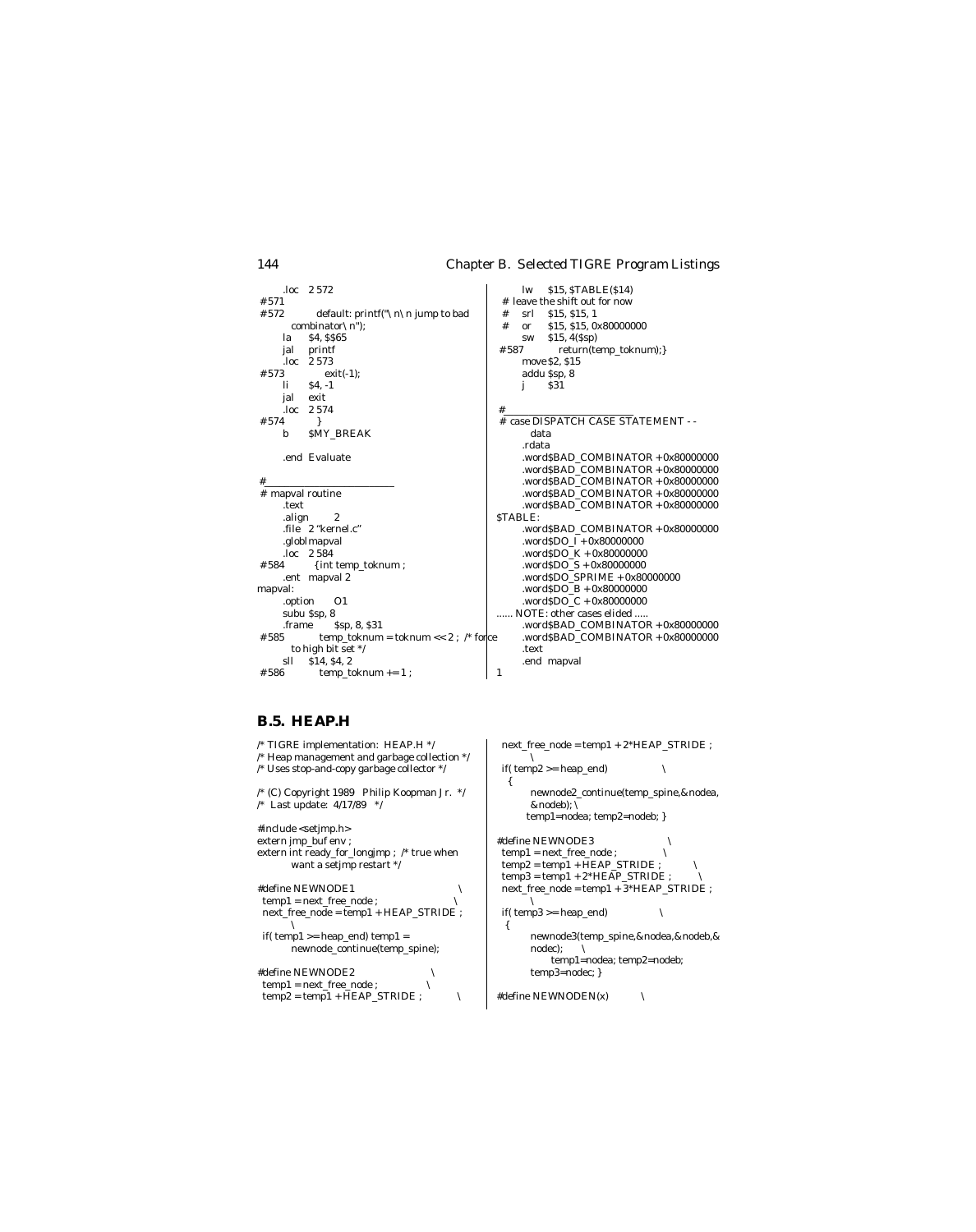### **B.6. HEAP.C** 145

 $temp1 = next\_free\_node$  ;  $\qquad \qquad$  next\_free\_node = temp1 + HEAP\_STRIDE \* x ; \ if(  $next\_free\_node >= heap\_end$ ) { \ collect\_garbage(temp\_spine); \ temp1 = next\_free\_node ;  $\setminus$  $next\_free\_node = temp1 + HEAD\_STRIDE *$ 

# **B.6. HEAP.C**

/\* TIGRE implementation: HEAP.C \*/ /\* Heap management and garbage collection  $*/$ /\* Uses stop-and-copy garbage collector \*/ /\* (C) Copyright 1989 Philip Koopman Jr. \*/ /\* Last update: 4/17/89 \*/ #include "reduce.h" #include "heap.h" Celltype \*root\_save ; /\* root of evalution tree \*/ <code>Celltype \*next\_free\_node</code> ;  $\qquad$  /\* heap free list pointer \*/ Celltype \*heap\_start, \*heap\_end ; /\* boundaries of heap memory \*/ Celltype \*from\_heap, \*to\_heap ; /\* two heap buffers \*/ Celltype \*\*spine\_start,\*\*spine\_end ; /\* boundaries of spine memory \*/ Celltype \*\*spine\_stack ; /\* points to topmost element on spine stack \*/ Celltype \*spine\_mem[SPINESIZE+100]; /\* spine stack storage \*/ Celltype \*\*fixup\_start ; /\* starting point for stack fixup \*/ int using first heap ;  $/*$  true flag with first\_heap is current \*/ int gc ; /\* counts number of garbage collections used \*/ void zapflags() /\* set all flags in heap arrays to false \*/ { register int i; register Celltype \*zapptr ; #if VAX\_ASM zapptr = from\_heap ; for  $(i = 0; i \leq (HEAPSIZE); i++)$  ${zapptr}\rightarrow$ value.comb = UNMARKED ; zapptr  $+= 1$ ; if(IS\_FORWARDED(zapptr->value.child)) zapptr->value.child = UNFORWARD(zapptr->value.child) ;

zapptr += HEAP\_STRIDE - 1 ;

}

 $x$  ;  $\setminus$ if( next\_free\_node >= heap\_end) {  $\backslash$  printf("Out of heap!"); \ exit (-1);  $\setminus$ } };

 zapptr = to\_heap ; for  $(i = 0; i <= (HEAPSIZE); i++)$  ${2\text{zapptr} > \text{value.comb = UNMARKED :}}$ zapptr  $+= 1$ ; if(IS\_FORWARDED(zapptr->value.child))  $z$ apptr->value.child = UNFORWARD(zapptr->value.child) ;  $z$ apptr +=  $HEAP$ <sub>\_</sub> $STRIDE - 1$  ; } #else zapptr = from\_heap+1 ; for  $(i = 0; i <= (HEAPSIZE); i++)$  { if(IS\_FORWARDED(zapptr->value.child)) zapptr->value.child = UNFORWARD(zapptr->value.child) ; zapptr += HEAP\_STRIDE ; }  $z$ apptr = to\_heap+1 ; for  $(i = 0; i \leq (HEAPSIZE); i++)$  { if(IS\_FORWARDED(zapptr->value.child))  $z$ apptr->value.child = UNFORWARD(zapptr->value.child) ; zapptr += HEAP\_STRIDE ; } #endif } void init\_heap() /\* init heap memory - - leaves first xx nodes free  $*\vec{b}$ { int i ; /\* loop counter \*/ #if DEBUG\_HEAP printf(" init\_heap"); #endif heap\_start = to\_heap ; heap\_end = heap\_start+(HEAPSIZE\*HEAP\_STRIDE ) ; /\* set next\_free\_node halfway through to allow room for program \*/ next\_free\_node = heap\_start+(HEAP\_STRIDE\*PROGSIZE  $)+1$  :

 spine\_start = &spine\_mem[2] ; spine\_end = &spine\_mem[SPINESIZE-2] ; spine\_stack = spine\_end ; fixup\_start = spine\_end - 1 ; zapflags();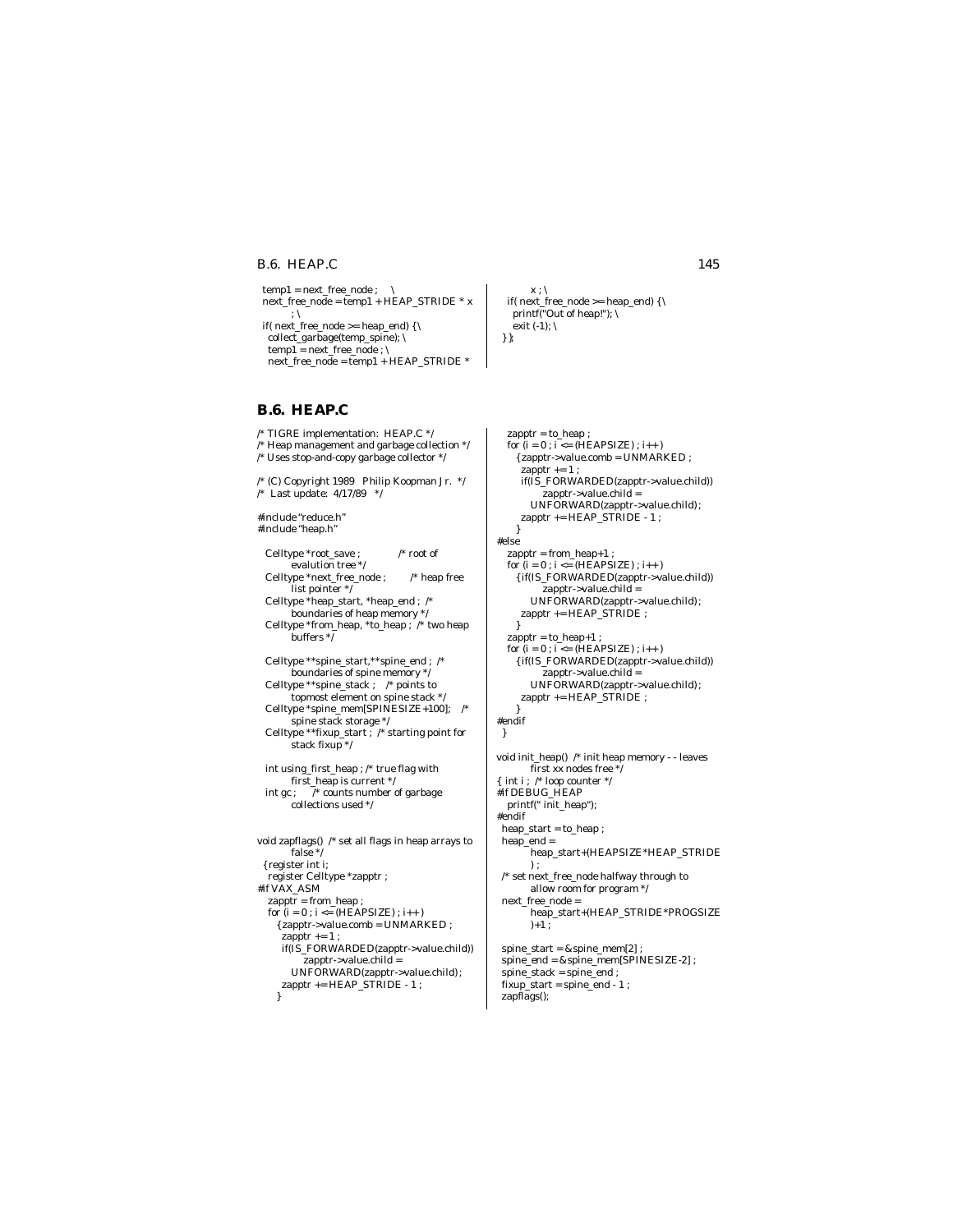}

}

for (  $\mathbf{i} = \mathbf{0}$  ;  $\mathbf{i} <= \mathrm{MAX\_TOKEN}$  ;  $\mathbf{i}++$  )  $\{i\_counts[i]=0;\}$  $i_\text{heap} = 0$ ; ready\_for\_longjmp = FALSE ; } Celltype \*newnode\_continue(top\_spine) Celltype \*\*top\_spine; { /\* ran out of heap - - do garbage collection \*/ register Celltype \*mynode ; collect\_garbage(top\_spine); mynode = next\_free\_node ;  ${\bf next\_free\_node = mynode + HEAD\_STRIDE}$  ; return(mynode) ; } Celltype \*newnode(top\_spine) Celltype \*\*top\_spine; { /\* allocate a node unless free node pointer goes too far \*/ register Celltype \*mynode ; mynode = next\_free\_node ; next\_free\_node = mynode + HEAP\_STRIDE ; if( mynode < heap\_end) return(mynode) ; return(newnode\_continue(top\_spine)); } void newnode2\_continue(top\_spine, nodea, nodeb) Celltype \*\*top\_spine, \*\*nodea, \*\*nodeb; { register Celltype \*temp ; /\* ran out of heap - - do garbage collection \*/ collect\_garbage(top\_spine); temp = next\_free\_node ; \*nodea = temp ; temp = temp + HEAP\_STRIDE ; \*nodeb = temp ; next\_free\_node = temp + HEAP\_STRIDE ; return ; } void newnode2(top\_spine, nodea, nodeb) Celltype \*\*top\_spine, \*\*nodea, \*\*nodeb; { register Celltype \*temp ; temp = next\_free\_node ;  $*$ nodea = temp; temp = temp + HEAP\_STRIDE ;  $*nodeb = temp;$  $next\_free\_node = temp + HEAP\_STRIDE \; ;$  if( temp < heap\_end) return ; newnode2\_continue(top\_spine,nodea,nodeb); return; } void newnode3\_continue(top\_spine, nodea, nodeb, nodec) Celltype \*\*top\_spine, \*\*nodea, \*\*nodeb,

\*\*nodec; { register Celltype \*temp ; /\* ran out of heap - - do garbage collection \*/

 collect\_garbage(top\_spine); temp = next\_free\_node ; \*nodea = temp ; temp = temp + HEAP\_STRIDE ; \*nodeb = temp ; temp = temp + HEAP\_STRIDE ;  $*$ nodec = temp ; next\_free\_node = temp + HEAP\_STRIDE ; return ; void newnode3(top\_spine, nodea, nodeb, nodec) Celltype \*\*top\_spine, \*\*nodea, \*\*nodeb, \*\*nodec; { register Celltype \*temp ; temp = next\_free\_node ;  $*nodea = temp;$ temp = temp + HEAP\_STRIDE ; \*nodeb = temp ; temp = temp + HEAP\_STRIDE ; \*nodec = temp ; next\_free\_node = temp + HEAP\_STRIDE ; if( temp < heap\_end) return ; newnode3\_continue(top\_spine,nodea, nodeb, nodec) ; return;

Celltype \*newnoden\_continue(n, top\_spine) int n; Celltype \*\*top\_spine; { /\* ran out of heap - - do garbage collection \*/ register Celltype \*mynode ; collect\_garbage(top\_spine); mynode = next\_free\_node ; next\_free\_node = mynode + HEAP\_STRIDE \* n ; return(mynode) ; }

void collect\_garbage(top\_spine) Celltype \*\*top\_spine; { UNIX\_REGISTER Celltype from\_ptr ; /\* scratch pointers for the copying \*/ UNIX\_REGISTER Celltype temp ; register Celltype \*scanned ; UNIX\_REGISTER Celltype \*unscanned ; UNIX\_REGISTER Celltype lit\_value ; /\* holding buffer for LIT compare \*/ #if DEBUG HEAP printf(" collect\_garbage"); #endif  $gc++$ :  $\text{lit\_value} = \text{do\_lit\_value}$  ; #if DEBUG\_DUMP printf("\n\n \*\*\* graph dump %X %X \*\*\*",heap\_start,heap\_end); zapflags();

dumpgraph(root\_save,0);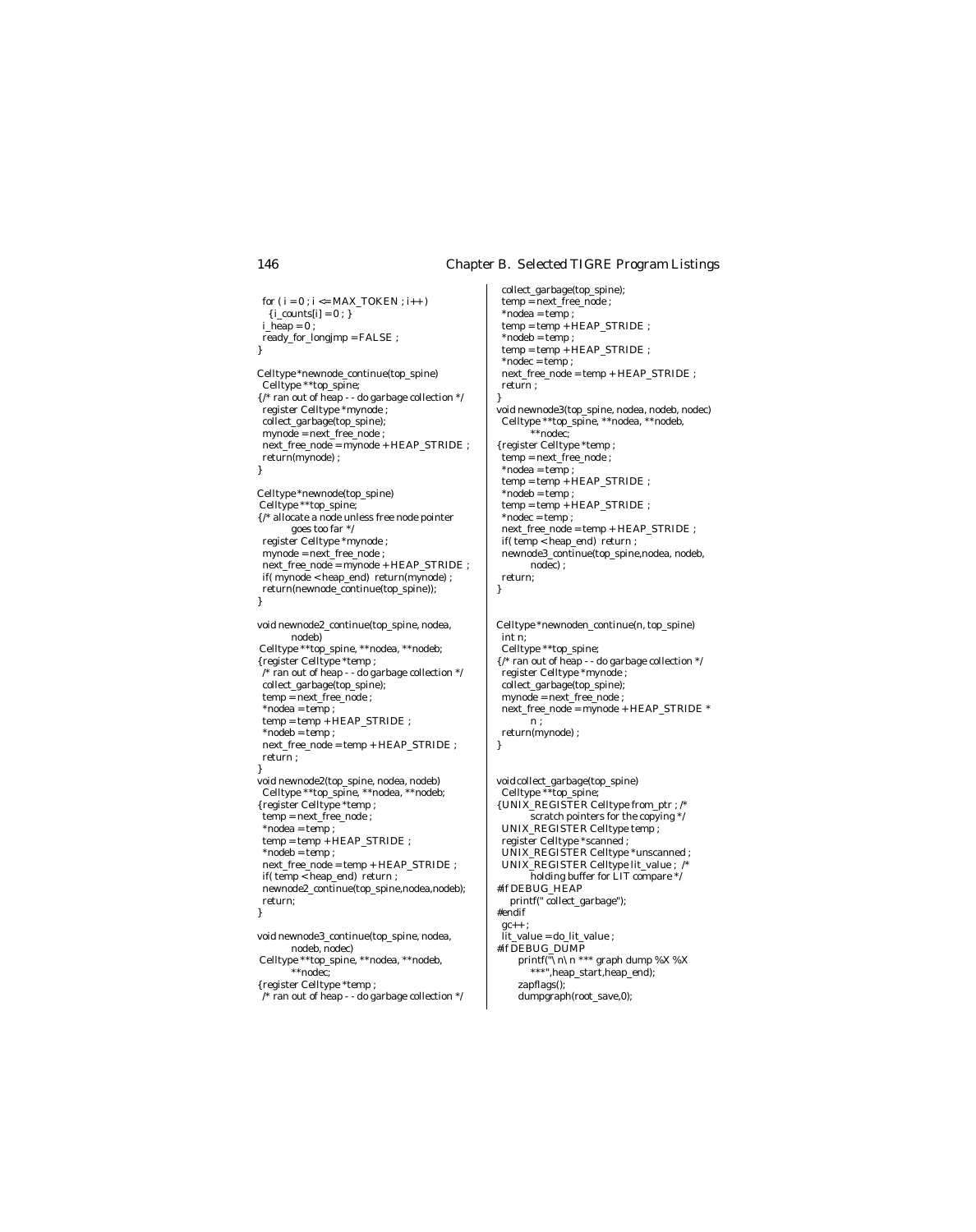### **B.6. HEAP.C** 147

 zapflags();  $\text{printf}(\breve{\ulcorner}\backslash n$  \*\*\* end of graph dump \*\*\*  $\backslash n$  "); #endif #if DEBUG\_HEAP printf("gc#%d ",gc); #endif /\* exchange the role of the heaps, since to\_heap was previously in use \*/  $temp.value.ptr = to\_heap$ ; to\_heap = from\_heap ; from\_heap = temp.value.ptr ; heap\_start = to\_heap ; heap\_end = heap\_start+(HEAPSIZE\*HEAP\_STRIDE ) ; scanned = heap\_start + 1 + HEAP\_STRIDE ;  $unscanned = scanned + HEAD\_STRIDE$ ; /\* establish the root node as the base case for the to heap \*/ scanned->value = root\_save->value ; (scanned+1)->value = (root\_save+1)->value ; root\_save = scanned ;  $\prime^*$  scan through the to space until all referenced from nodes copied \*/ while ( scanned < unscanned ) { #if DEBUG\_HEAP printf(" $\overline{\wedge}$  node @ %X",scanned); #endif - copy this section for second half  $*/$  from\_ptr.value.ptr = scanned->value.child ;  $\overrightarrow{I}^*$  target of LHS pointer  $\overrightarrow{I}$ #if DEBUG\_HEAP  $print(f''\sqrt{n} - LHS =$ %X",from\_ptr.value.ptr); #endif if (IS\_PTR(from\_ptr.value.ptr)) { /\* It's a pointer. \*/ from\_ptr.value.ptr = UNFUDGE(from\_ptr.value.ptr) ; temp = \*from\_ptr.value.ptr ; if ( IS\_FORWARDED(temp.value.ptr) ) { /\* the target cell is already resident in the heap \*/ #if DEBUG\_HEAP printf("\n target in heap at %X",UNFORWARD(temp.value.ptr)); #endif scanned->value.child = UNFORWARD(temp.value.ptr) ; } else { /\* the target cell must be moved \*/ #if DEBUG\_HEAP printf("\n target moved to %X",unscanned); #endif scanned->value.child =

FUDGE(unscanned) ; \*(unscanned) = temp ;  $*(unscanned+1) = *(from\_ptr.value.ptr+1)$  ; from\_ptr.value.ptr->value.ptr = MAKE\_FORWARD( FUDGE(unscanned)) ; unscanned += HEAP\_STRIDE ; /\* skip the mark word \*/ } }  $\gamma^*$  - — — - end of copy section  $\gamma$  else  $\{$  /\* It's a combinator  $^{*}/$  if ( scanned->value.comb == lit\_value.value.comb ) { /\* if the LHS was a LIT combinator, then skip RHS \*/ #if DEBUG\_HEAP printf("\n LIT combinator\n"); #endif scanned += HEAP\_STRIDE; continue ; } }  $\hspace{0.1em}$  /\* now do the RHS of the scanned node \*/ scanned  $+= 1$ :  $/* -- copied from above condition clause */$  $from\_ptr.value.ptr = scanned\_value.child$  ; /\* target of LHS pointer \*/ #if DEBUG\_HEAP  $print(f("\n) - RHS =$ %X",from\_ptr.value.ptr); #endif if (IS\_PTR(from\_ptr.value.ptr)) { /\* It's a pointer. \*/ from\_ptr.value.ptr = UNFUDGE(from\_ptr.value.ptr) ; temp = \*from\_ptr.value.ptr ; if ( IS\_FORWARDED(temp.value.ptr) ) { /\* the target cell is already resident in the heap \*/ #if DEBUG\_HEAP printf("\n target in heap at %X",UNFORWARD(temp.value.ptr)); #endif scanned->value.child = UNFORWARD(temp.value.ptr) ; } else { /\* the target cell must be moved \*/ #if DEBUG\_HEAP printf("\n target moved to %X",unscanned); #endif scanned->value.child = FUDGE(unscanned) ;  $*(unscanned) = temp;$  $*(unscanned+1) = *(from\_ptr.value.ptr+1)$ ; from\_ptr.value.ptr->value.ptr = MAKE\_FORWARD(